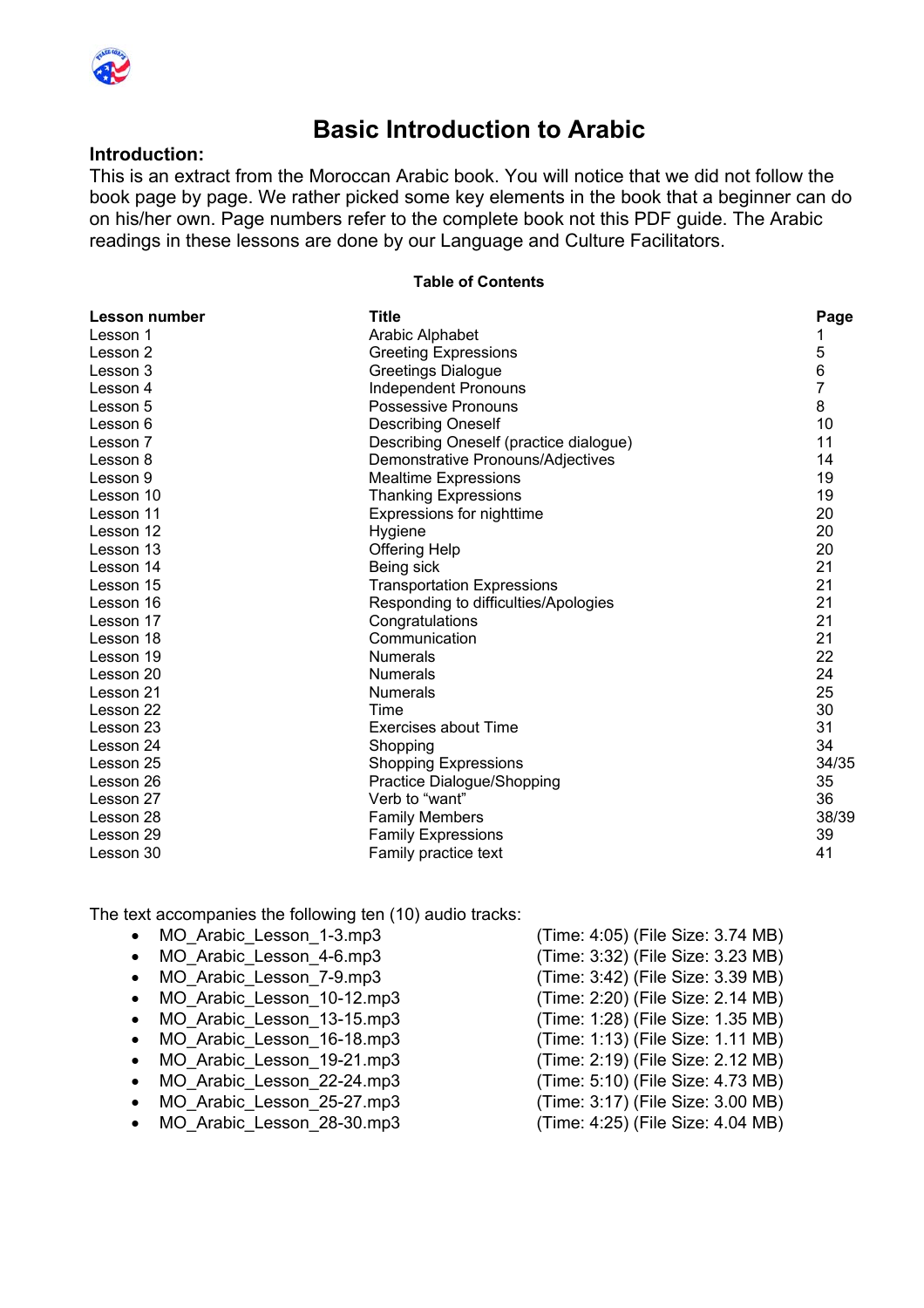

| Page 1                 |  |  |
|------------------------|--|--|
| <b>Lesson 1</b>        |  |  |
| <b>Arabic Alphabet</b> |  |  |

| Equiv               | End                  | Mid                                                  | <b>Beg</b>         | Ind                      | Name Equiv |                                 | End                                 | Mid            | <b>Beg</b>    | Ind              | Name  |
|---------------------|----------------------|------------------------------------------------------|--------------------|--------------------------|------------|---------------------------------|-------------------------------------|----------------|---------------|------------------|-------|
| p                   | 2                    | $\mathcal{L}_{-}$                                    |                    | $\rightarrow$            | pad        | A                               |                                     |                |               |                  | Alif  |
| Ţ.                  |                      |                                                      |                    |                          | Tah        | B                               | $\bullet$                           |                | پ             |                  | Ba    |
| $\sum_{i=1}^{n}$    | <u>انیا</u>          |                                                      |                    | $\overline{b}$           | Zah        | $\mathsf T$                     | $\bullet\bullet$                    | $\ddot{\perp}$ | ز<br>ف        |                  | Ta    |
| $A^2$               |                      | J.                                                   | $\mathbf{L}$       | حح                       | Aayn       | $\pmb{\pi}$<br>TH               | $\ddot{\bullet}$                    | Ĺ              |               | ت                | Tha   |
| $G\overline{H}$     |                      |                                                      | ٠<br>$\mathcal{L}$ | ٠<br>$\zeta$             | Ghayn      | J                               | $\widetilde{C}$                     | $\geq$         |               | $\sum_{i=1}^{n}$ | Jim   |
| F                   | Ó.                   | ₫                                                    | ۰<br>$\bullet$     | $\mathbf{a}$             | Fa         | H                               |                                     |                |               | $\left($         | Ha    |
| Q                   | $\ddot{9}$           | $^{\tiny{\text{**}}}$<br>$\mathcal{L}_{\mathcal{A}}$ |                    | $\ddot{\tilde{S}}$       | Qaf        | KH                              |                                     |                |               |                  | Kha   |
| К                   |                      |                                                      |                    | ا پ                      | Kaf        | $\Box$<br>$\boldsymbol{\jmath}$ |                                     |                | د             | د                | Da1   |
| ط.,                 |                      |                                                      |                    | $\overline{\phantom{0}}$ | Lam        | ×<br>TH                         | $\overline{\mathcal{L}}$            | کے             | ذ             | ذُ               | Thal  |
| M                   |                      |                                                      | $a_{-}$            |                          | Mim        | R                               |                                     |                | $\mathcal{C}$ |                  | Ra    |
| N                   |                      | خلقه                                                 | ٹ                  | $\cup$                   | Noon       | Z                               |                                     |                | ٠             |                  | Za    |
| $\mathbb H$         | $\blacktriangleleft$ | $\theta-$                                            | À                  | $\bullet$                | Ha         | $\mathsf S$                     | $\mathcal{P}^{\mathcal{U}_\bullet}$ |                |               |                  | Seen  |
| $\overline{C}$<br>W | $\cdot$ 9 $-$        | سو                                                   | $\mathcal{G}$      | $\mathcal{G}$            | Waw        | SH                              |                                     | لمتع           | ىش            | ش                | Sheen |
| $\frac{1}{E}$<br>Y  |                      | ÷                                                    | $\frac{1}{1}$      | $\sqrt{2}$               | Ya         | Ş                               |                                     |                |               |                  | Şad   |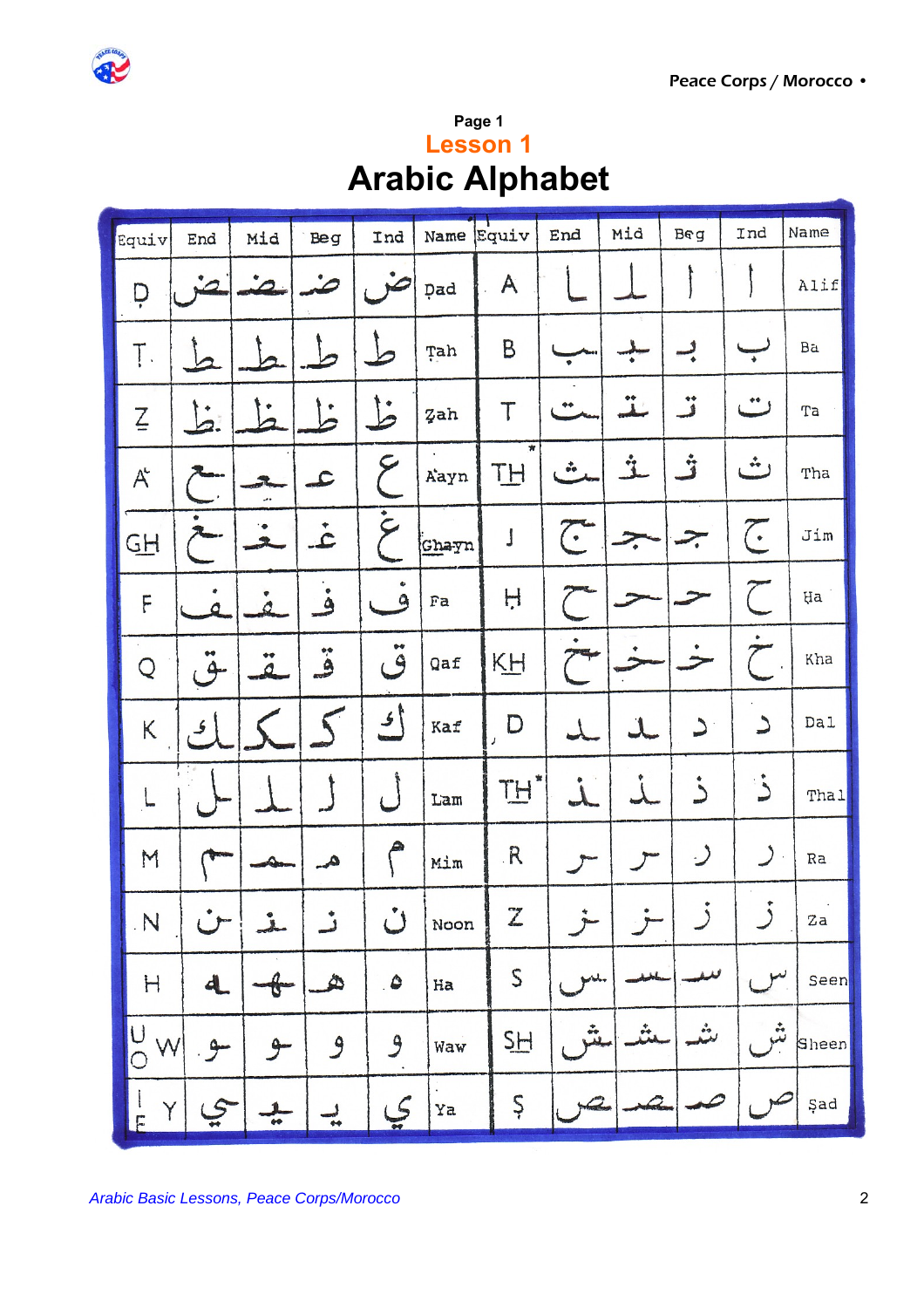

### *Greeting expressions and appropriate responses*

| A: Peace be upon you<br>B: And peace be upon you (too)     | s-salamu salaykum<br>wa & alaykum s-salam | السَلامُ عَلَيْكُم                               |
|------------------------------------------------------------|-------------------------------------------|--------------------------------------------------|
| A: Good morning<br>B: Good morning                         | sbaн I-xir<br>sbaн I-xir                  | وَ عَلَيْكُم السَلام<br>صباح الخير<br>صباح الخير |
| A: Good afternoon / evening<br>B: Good afternoon / evening | msa I-xir<br>msa I-xir                    | مسا الخير<br>مسا الخير                           |
| name                                                       | smiya                                     | سمية                                             |
| What's your name?                                          | šnu smitk?                                | شنو سميتك؟                                       |
| my name                                                    | smiti                                     | سميٽي…                                           |
| your name                                                  | smitk                                     | سميٽك                                            |
| his name                                                   | smitu                                     | سميتو…                                           |
| her name                                                   | smitha                                    | سميتها                                           |
| Nice to meet you.                                          | mtšrfin                                   | متشرفين                                          |
| How are you (masc.)?                                       | kif dayr?                                 | كيف داير ؟                                       |
| How are you (fem.)?                                        | kif dayra?                                | كيف داير ة؟                                      |
| Are you fine?                                              | labas?                                    | لا باس؟                                          |
| Good, thanks be to God.                                    | labas, I-Hamdullah                        | لا باس الحَمدُ الله                              |
| Good, thanks be to God.                                    | bixir, I-Hamdullah                        | بخير الحَمدُ الله                                |
| Everything is fine.                                        | kulši bixir                               | كلشي بخبر                                        |
| Good-bye                                                   | bslama                                    | ب السلامة                                        |
| Good night                                                 | layla sarida                              | ليلة سعيدة                                       |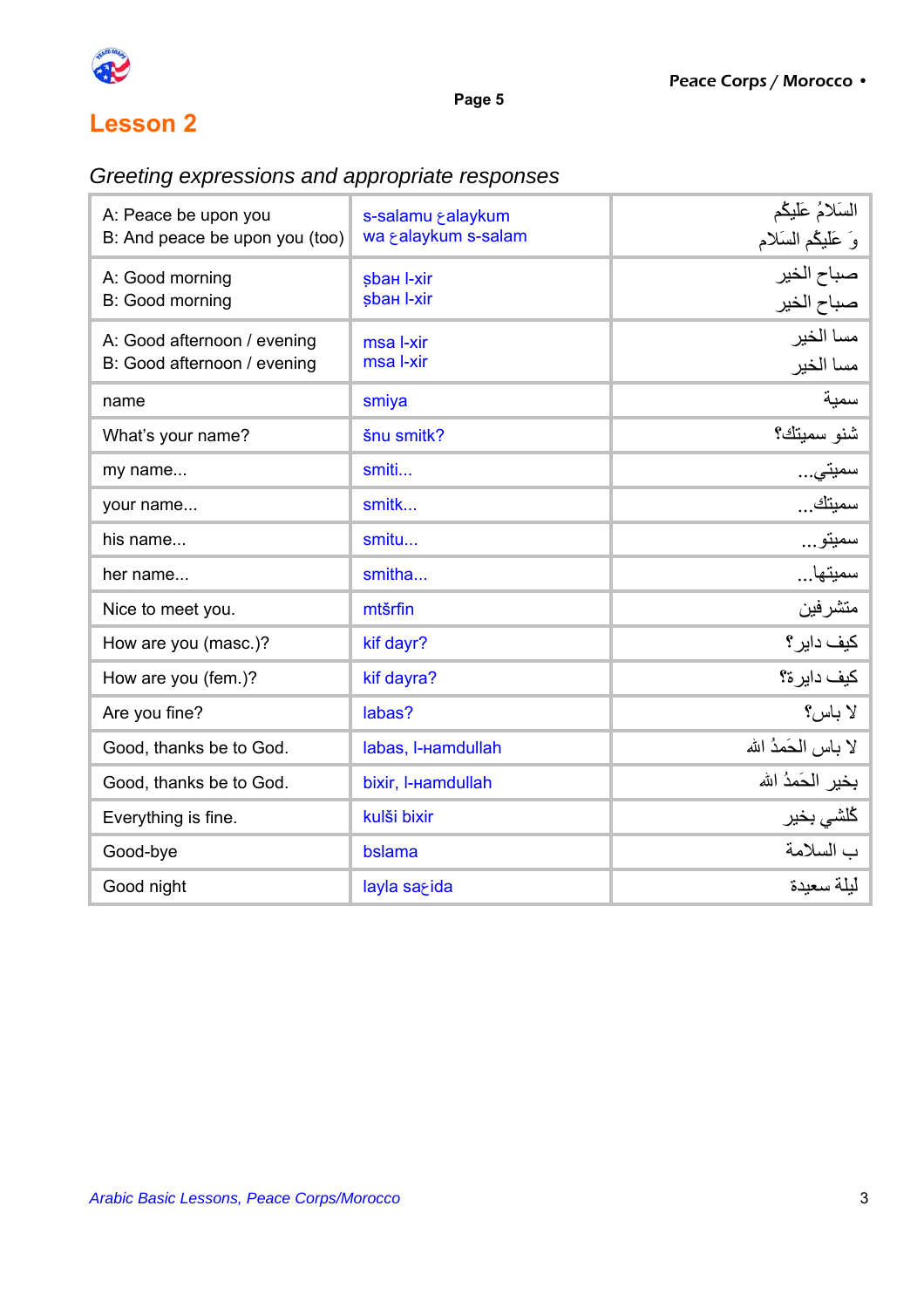

### *Greetings Dialogue*

|                   | John: s-salamu & alaykum.           | دجون: السَلامُ عَلَيْكُم         |  |
|-------------------|-------------------------------------|----------------------------------|--|
|                   | Mohamed: wa & alaykum s-salam.      | محمد: وَ عَلَيْكُمْ السَلَام     |  |
|                   | John: kif dayr?                     | دجو ن: _کيف داير ؟_              |  |
|                   | Mohamed: labas, I-Hamdullah. u nta? | محمد: لا باس الحَمدُ الله و نتَ؟ |  |
|                   | John: bixir, I-Hamdullah.           | دجون: يخير الحَمدُ الله          |  |
|                   | Mohamed: šnu smitk?                 | محمد: شذو سميتك؟                 |  |
|                   | John: smiti John. u nta?            | دجون: سميتي دجون. و نتَ؟         |  |
|                   | Mohamed: smiti Mohamed.             | محمد: سميتی محمد                 |  |
|                   | John: mtšrfin.                      | دجون: متشرفين                    |  |
| Mohamed: mtšrfin. |                                     | محمد: متشر فين                   |  |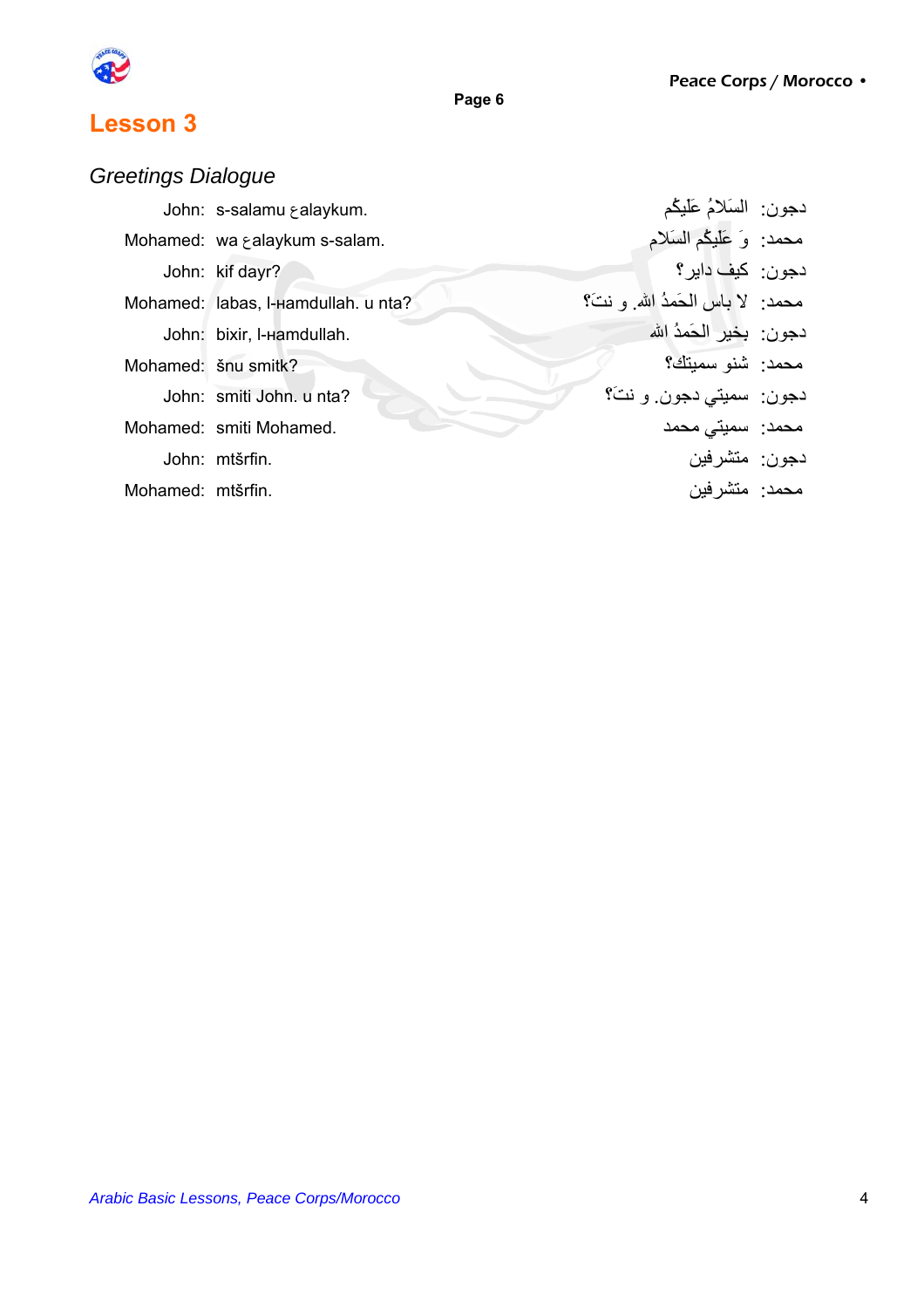

#### *Independent Pronouns*

We call the following pronouns "independent" because they are not attached to other words, such as nouns, verbs, or prepositions. The pronouns are often used in a number of different ways.

|                      | ana   | أنا  |
|----------------------|-------|------|
| you (masc. singular) | nta   | نت   |
| you (fem. singular)  | nti   | نتِ  |
| he                   | huwa  | ۿؘۅؘ |
| she                  | hiya  | هيَ  |
| we                   | Hna   | حنا  |
| you (plural)         | ntuma | نثما |
| they                 | huma  | ۿؙڡ  |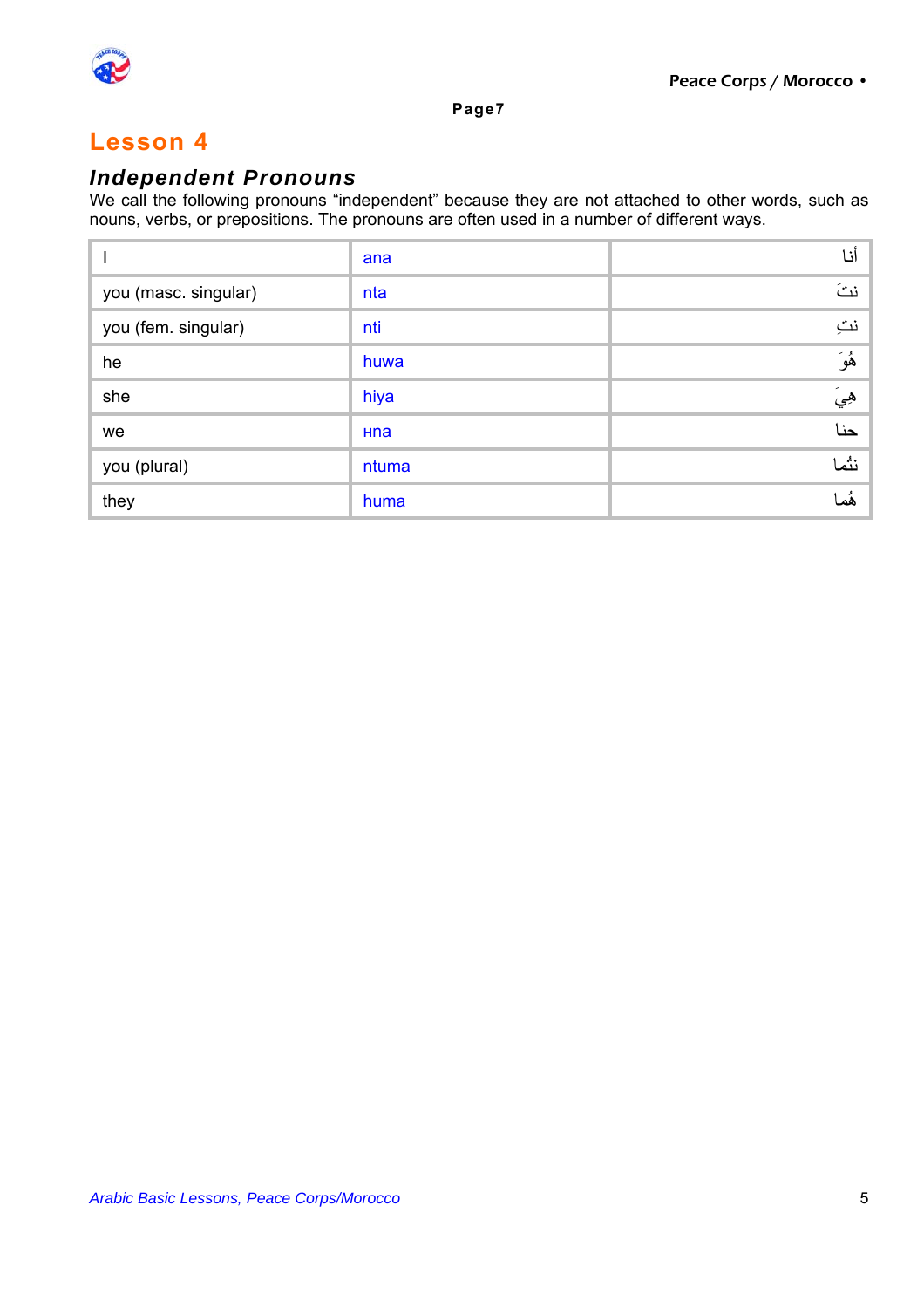

### *Possessive Pronouns*

In Darija, a suffix (ending) may be added to the end of words in order to express possession.

| my              | i/yaT*      | َ سي / بيا |
|-----------------|-------------|------------|
| your (singular) | $\mathsf k$ | <u>أى</u>  |
| his             | $u / hT^*$  | 4<br>ـو ِ  |
| her             | ha          |            |
| our             | na          | ۱٦         |
| your (plural)   | kum         |            |
| their           | hum         | هم         |

\* For the "my" and "his" forms, the first ending is used for words ending in consonants, while the second is used with words ending in vowels. For example, **smiti** (my name), but **xuya** (my brother).

Example of possessive pronouns with the noun "book."

| book              | ktab    | كتاب    |
|-------------------|---------|---------|
| my book           | ktabi   | كتابي   |
| your (sing.) book | ktabk   | كتابك   |
| his book          | ktabu   | كتابو   |
| her book          | ktabha  | كتابها  |
| our book          | ktabna  | كتاننا  |
| your (plur.) book | ktabkum | كتابكم  |
| their book        | ktabhum | كتابهُم |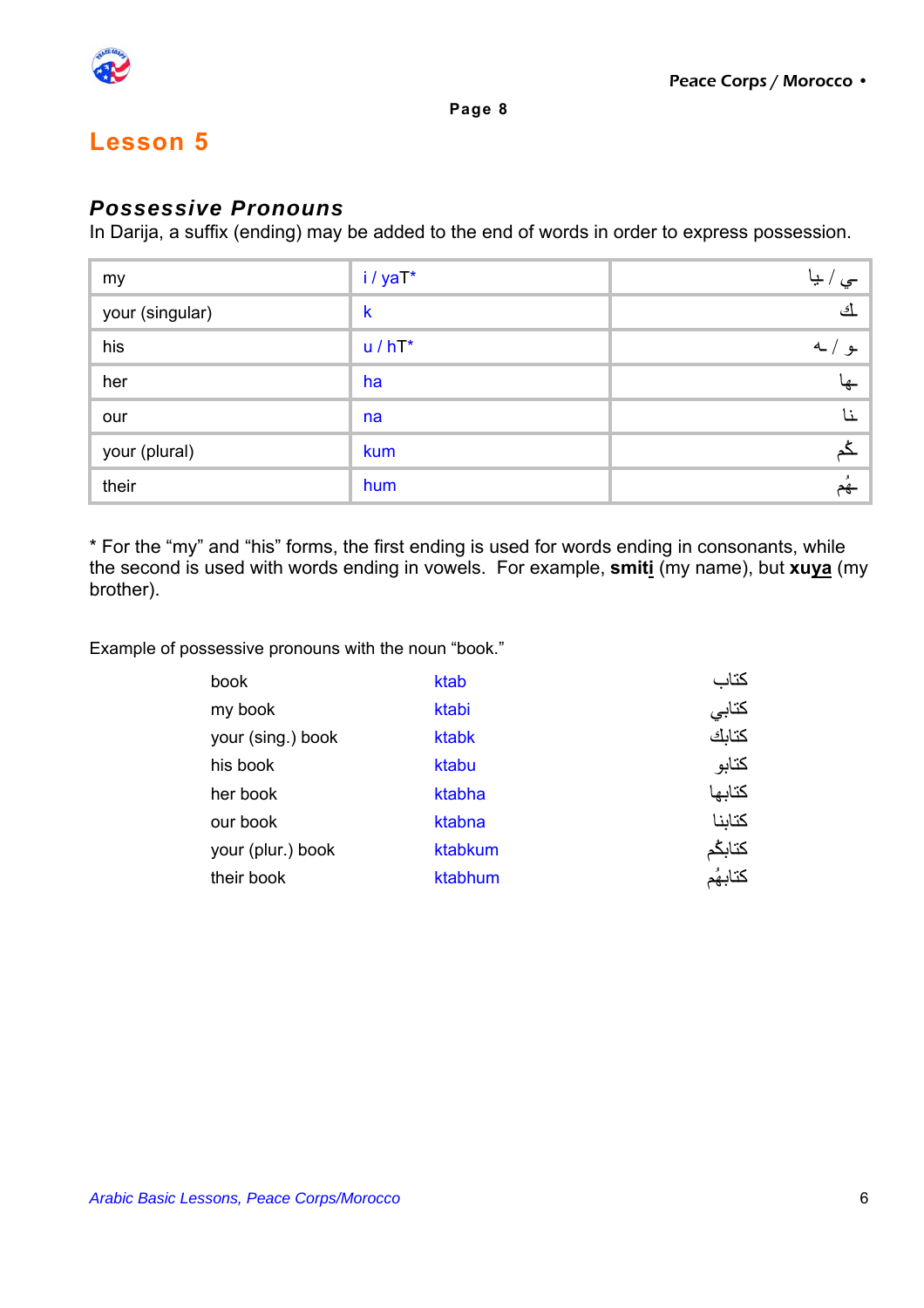

### **Lesson 6**

*Describing Oneself:* 

### *Nationalities, Cities, and Marital Status*

*Vocabulary and Expressions* 

| Where are you (masc.) from?     | mnin nta?                           | منين نتَ؟                           |
|---------------------------------|-------------------------------------|-------------------------------------|
| Where are you (fem.) from?      | mnin nti?                           | منين نتِ؟                           |
| I am from the U.S.              | ana mn mirikan.                     | │ أنا م <i>ن مِر</i> يكا <i>ن</i> . |
| I am American.                  | ana mirikani(ya).                   | أنا مِريكاني(ة).                    |
| I am from Morocco.              | ana mn l-mġrib.                     | أنا من المغرب.                      |
| I am Moroccan.                  | ana mġribi(ya).                     | أنا مغربي(ة).                       |
| Are you ?                       | weš nta/nti ?                       | واش نتَ / نتِ  ؟                    |
| Are you from the U.S.?          | weš nta/nti mn mirikan?             | واش نتَ / نتِ من مِريكان؟           |
| Where are you from in the U.S.? | mnin nta/nti f mirikan?             | منين نتَ / نتِ ف مِر يكان؟          |
| And you?                        | u nta/nti?                          | و نتَ / نتِ؟ $\mid$                 |
| city                            | mdina                               | مدينة                               |
| state                           | wilaya                              | ولاية                               |
| big (fem.)                      | kbira                               | كبيرة                               |
| small (fem.)                    | sģira                               | صغيرة                               |
| Excuse me. (to man / woman)     | SMH II / SMHI II                    | سمح لي / سمحي لي                    |
| I am not                        | ana maši                            | أنـا مـاشـي …                       |
| but                             | welakin                             | وَلَكِن                             |
| engaged (fem.)                  | mxtuba                              | مخطوبة                              |
| married (masc. / fem.)          | mzuwj / mzuwja                      | مزوّج / مزوّجة                      |
| No, not yet.                    | Ila mazal / Ila baqi                | لا مازال / لا باقي                  |
| Are you a tourist?              | weš nta/nti turist?                 | واش نتَ / نتِ تُريست؟               |
| I work with the Peace Corps.    | ana xddam(a) m a hay'at<br>s-salam. | أنا خدّام(ة) معَ هَيئَة السَلام     |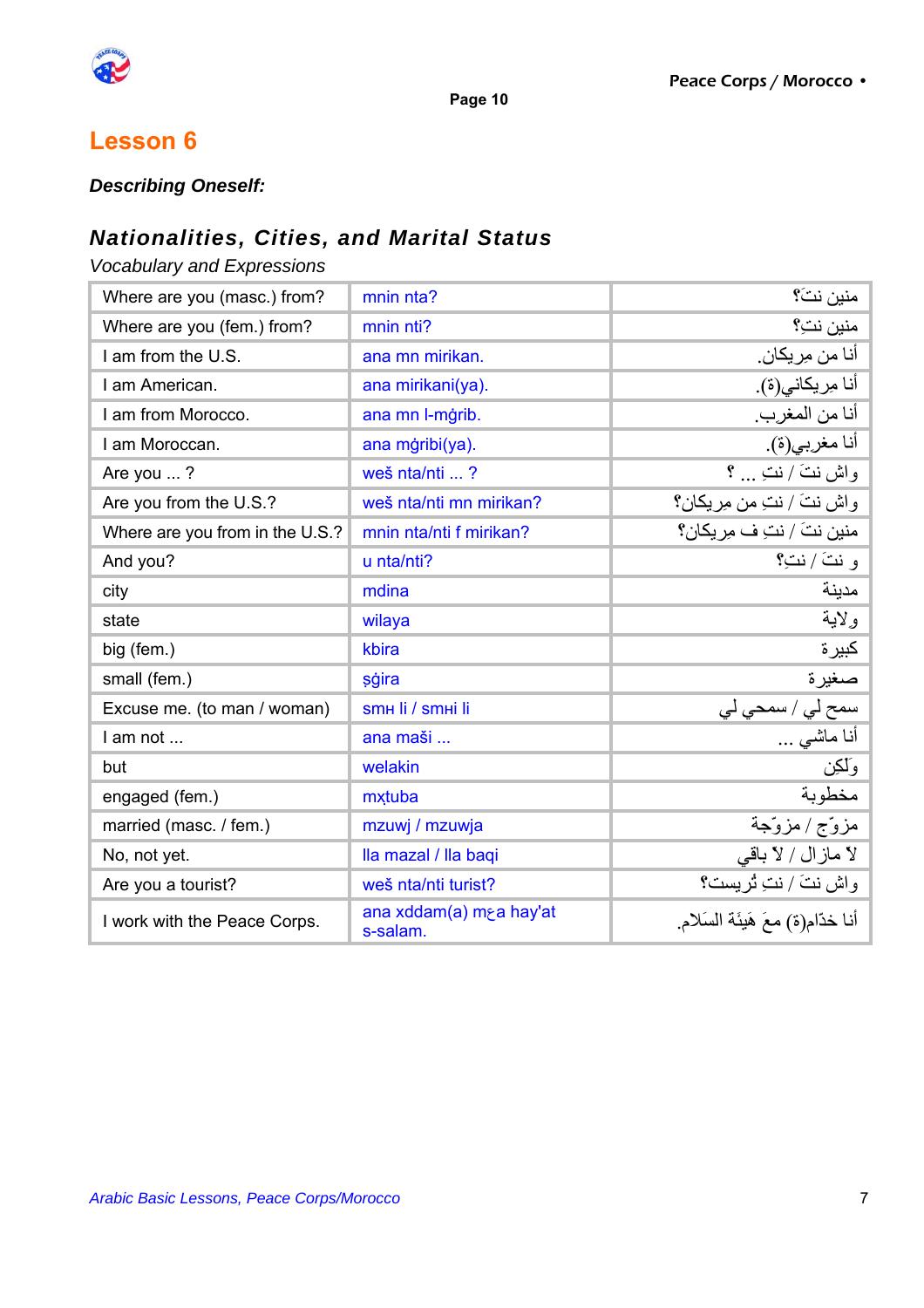

# **Lesson 7**

| Dialogue |                                                       |                                                         |           |
|----------|-------------------------------------------------------|---------------------------------------------------------|-----------|
|          | Fatima: s-salamu ralaykum.                            | فاطِمة: السَلامُ عَلَيْكُم                              |           |
|          | Tom: wa & alaykum s-salam.                            | طوم: وَ عَلَيْكُمُ السَلامُ                             |           |
|          | Fatima: smн li, weš nta fransawi?                     | فاطِمة: سمح ليي، واش نتَ فرَنساوي؟                      |           |
|          | Tom: Ila, ana mirikani.                               | طوم:   لا، أنا مِريكاني.                                |           |
|          | Fatima: mnin f mirikan?                               | فاطمة: منين ف مِريكان؟                                  |           |
|          | Tom: mn mdint Seattle f wilayat Washington.<br>u nti? | من مدينة سياتل ف ولاية واشنطن و                         | طوم: نتِ؟ |
|          | Fatima: mn Rabat.                                     | فاطِمة: من الرباط                                       |           |
|          | Tom: $\frac{sinh f}{2}$ mrk?                          | طوم:  شحال ف عمر ك؟                                     |           |
|          | Fatima: tnayn u sšrin sam. u nta?                     | فاطمة: تَنَيْن و عَشْرين عام و نتَ؟                     |           |
|          | Tom: $rb$ e u tlatin $\epsilon$ am.                   | طوم: ربعة و تلاتين عام                                  |           |
|          | Fatima: weš nta mzuwj wlla mazal?                     | فاطمة: واش نتَ مزوج ولا مازال؟                          |           |
|          | Tom: mazal. u nti?                                    | طوم: مازال ونت؟                                         |           |
|          | Fatima: Ila, bagiya. weš nta turist?                  | فاطمة: لا، باقية. واش نتَ تور بست؟                      |           |
|          | Tom: Ila, ana xddam m⊱a<br>hay'at s-salam.            | َ طُومٍ: ﴿ لَا أَنَا خَدَّامٍ مَعَ هَيِئَةَ السَّلَامِ. |           |
|          | Fatima: bslama.                                       | فاطِمة: ب السلامة                                       |           |
|          | Tom: n-šufk mn b <sub>r</sub> d.                      | طوم: نشوفك من بعد                                       |           |
|          |                                                       |                                                         |           |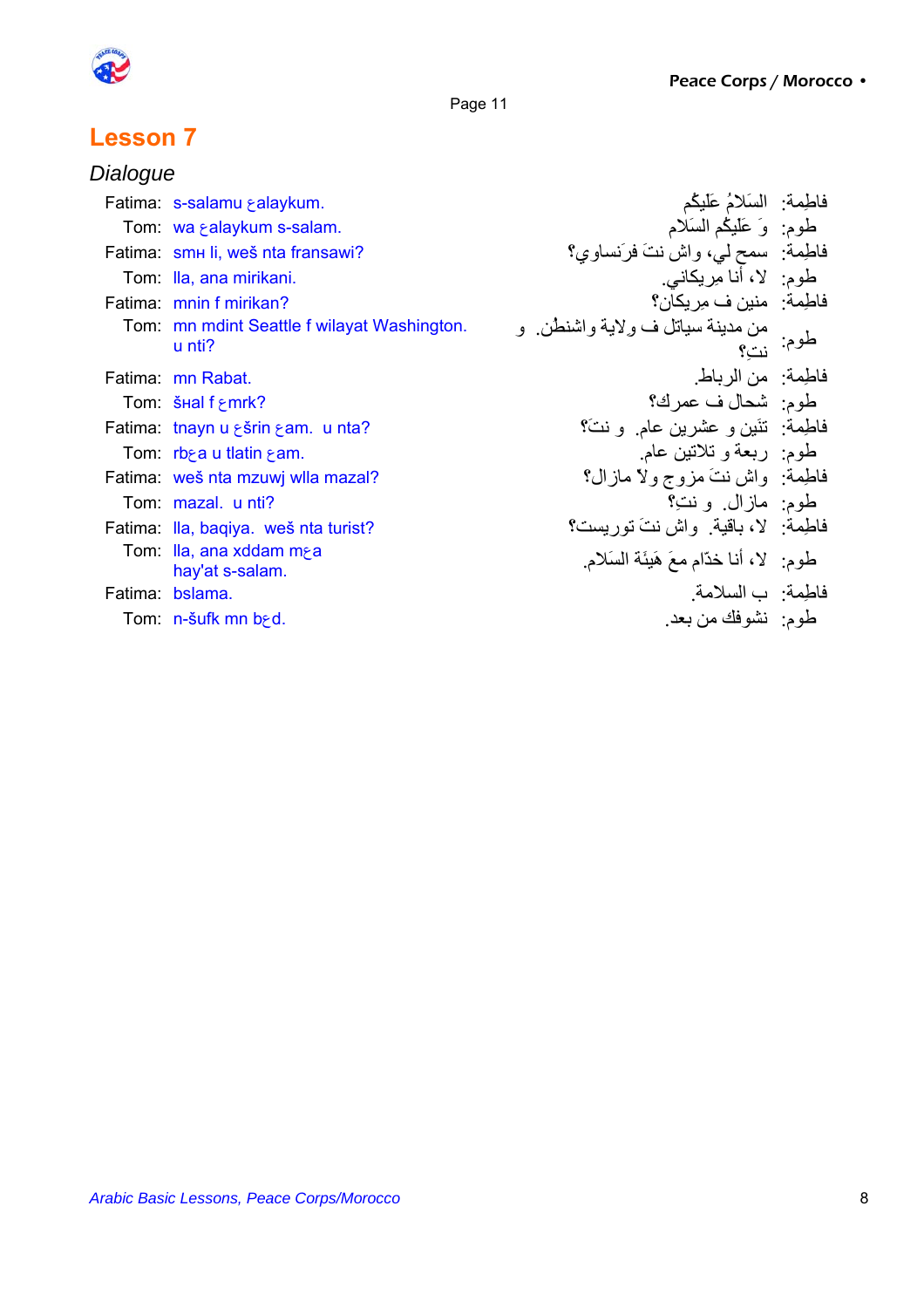

### *Demonstrative Adjectives & Demonstrative Pronouns Demonstrative Pronouns*

| this (masc.)  | hada  | هَدا  |
|---------------|-------|-------|
| this (fem.)   | hadi  | هَدي  |
| these (plur.) | hadu  | هَدو  |
| that (masc.)  | hadak | هَداك |
| that (fem.)   | hadik | هَديك |
| those (plur.) | haduk | هَدوك |

These forms may be used at the beginning of a sentence, in the middle or at the end of a sentence, or in questions. In Arabic, these pronouns can represent people.

| This is a chair.             | hada kursi.     | هَدا کُرسی.            |
|------------------------------|-----------------|------------------------|
| This is a table.             | hadi tbla.      | هَدي طبلة.             |
| This is Abdallah.            | hada Abdallah.  | هَدا عبدالله           |
| This is Aicha.               | hadi Aicha.     | هَدي عيشة.             |
| What's this? (masc. object)  | šnu / aš hada?  | شنو / أش هَدا؟         |
| What's this? (fem. object)   | šnu / aš hadi?  | شنو / أش هَد <i>ي؟</i> |
| Who is this? (masc.)         | škun hada?      | شكون هَدا؟             |
| Who is this? (fem.)          | škun hadi?      | شكون هَدي؟             |
| What is that? (masc. object) | šnu / aš hadak? | شنو / أش هَداك؟        |
| Who is that? (fem.)          | škun hadik?     | شكون هَديك؟            |

#### *Demonstrative Adjectives*

| this/these (masc. / fem. / plur.) | had | ھد           |
|-----------------------------------|-----|--------------|
| that (masc.)                      | dak | <u>: ااک</u> |
| that (fem.)                       | dik | ديك          |
| those (plur.)                     | duk | دو ت         |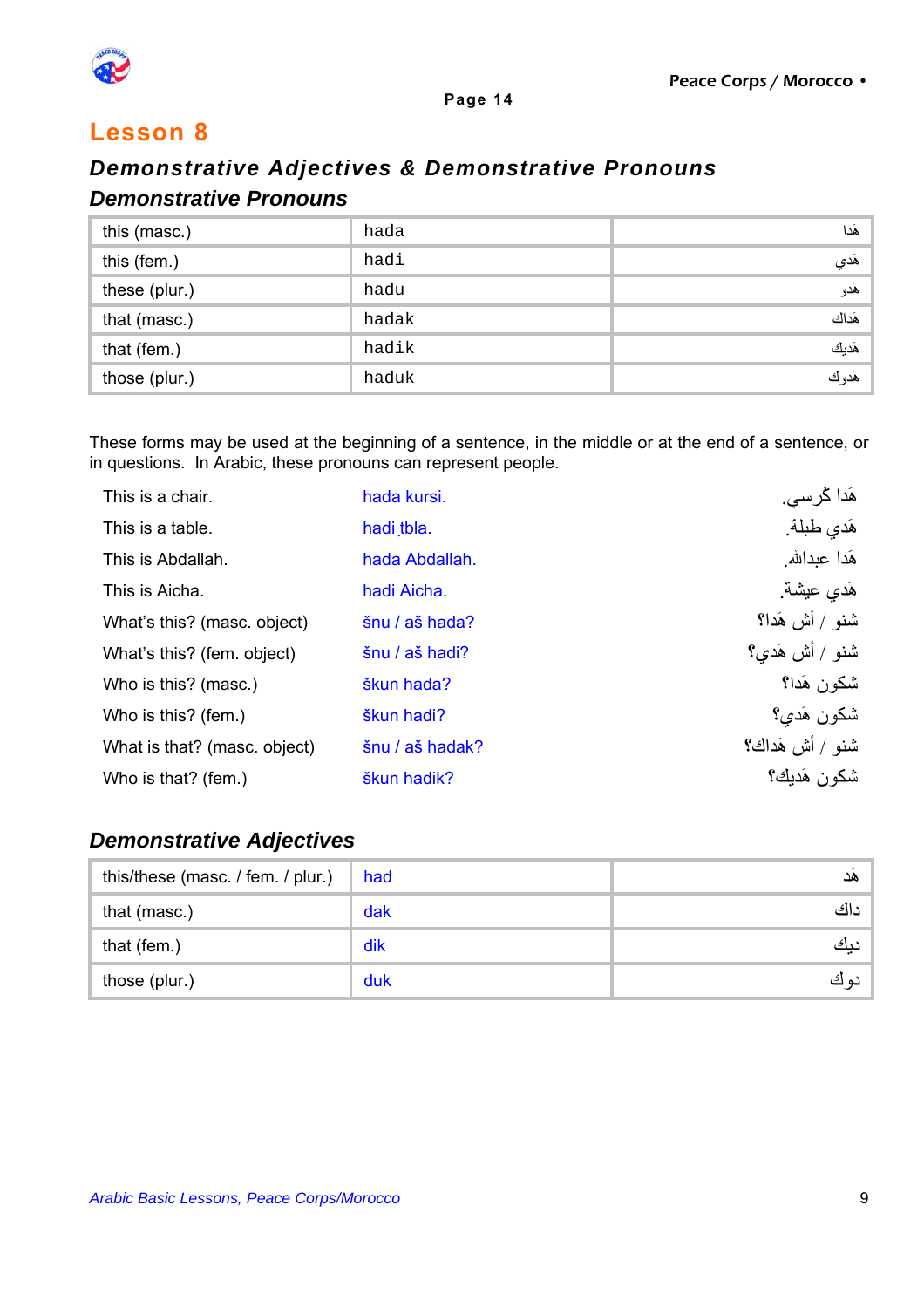

## **Lesson 9**

# *Mealtime Expressions*

| In the name of God (said when you<br>begin an activity: eating, drinking,<br>working, studying, traveling, etc.).                        | bismillah                                      | بسمِ الله                                                 |
|------------------------------------------------------------------------------------------------------------------------------------------|------------------------------------------------|-----------------------------------------------------------|
| Thanks to God (said after finishing a<br>meal, or after expressing that all is well<br>in life).                                         | I-Hamdullah                                    | الحَمدُ الله                                              |
| I don't eat  meat<br>eggs<br>fish<br>chicken                                                                                             | ma-kan-akul-šI-lнm<br>I-bid<br>I-ниt<br>d-djaj | ما كَناكلش اللحم / البيض / الحوت<br>/ الدجاج <sub>.</sub> |
| I drink tea / coffee without sugar.                                                                                                      | kan-šrb atay / I-qhwa bla skkar.               | كَنشرب أتاي / القهوة بلا سكَر .                           |
| I eat everything.                                                                                                                        | kan-akul kulši.                                | كَناكل كُلشي.                                             |
| I eat vegetables only.                                                                                                                   | kan-akul ğir l-xodra.                          | كَناكل غير الخضرة.                                        |
| I don't feel like eating.                                                                                                                | ma-fiya ma-y-akul.                             | ما فبّا ما باڭل                                           |
| I want just/only                                                                                                                         | bġit ġir                                       | بغيت غير                                                  |
| I don't want to have breakfast.                                                                                                          | ma-bġit-š n-ftr.                               | ما بغيتش نفطر ِ                                           |
| The food is delicious.                                                                                                                   | I-makla bnina.                                 | الماكلة بنبنة                                             |
| I'm full.                                                                                                                                | šb <sub>rt.</sub>                              | شبعت                                                      |
| I want to learn how to cook.                                                                                                             | bġit n-t⊱llm n-tiyb.                           | بغيت نتعلَّم نطيَّب ِ                                     |
| May God replenish / reward you.<br>(said after a meal to thank host)                                                                     | lla y-xlf.                                     | الله يخلف                                                 |
| To your health (said to someone<br>after eating, drinking, coming out of the<br>hammam, wearing new clothes, having<br>a hair cut, etc.) | bssHHa.                                        | ب الصحّة.                                                 |
| May God grant you health too.<br>(response to the above)                                                                                 | lla y- fik ssнна                               | الله بعطبك الصحّة                                         |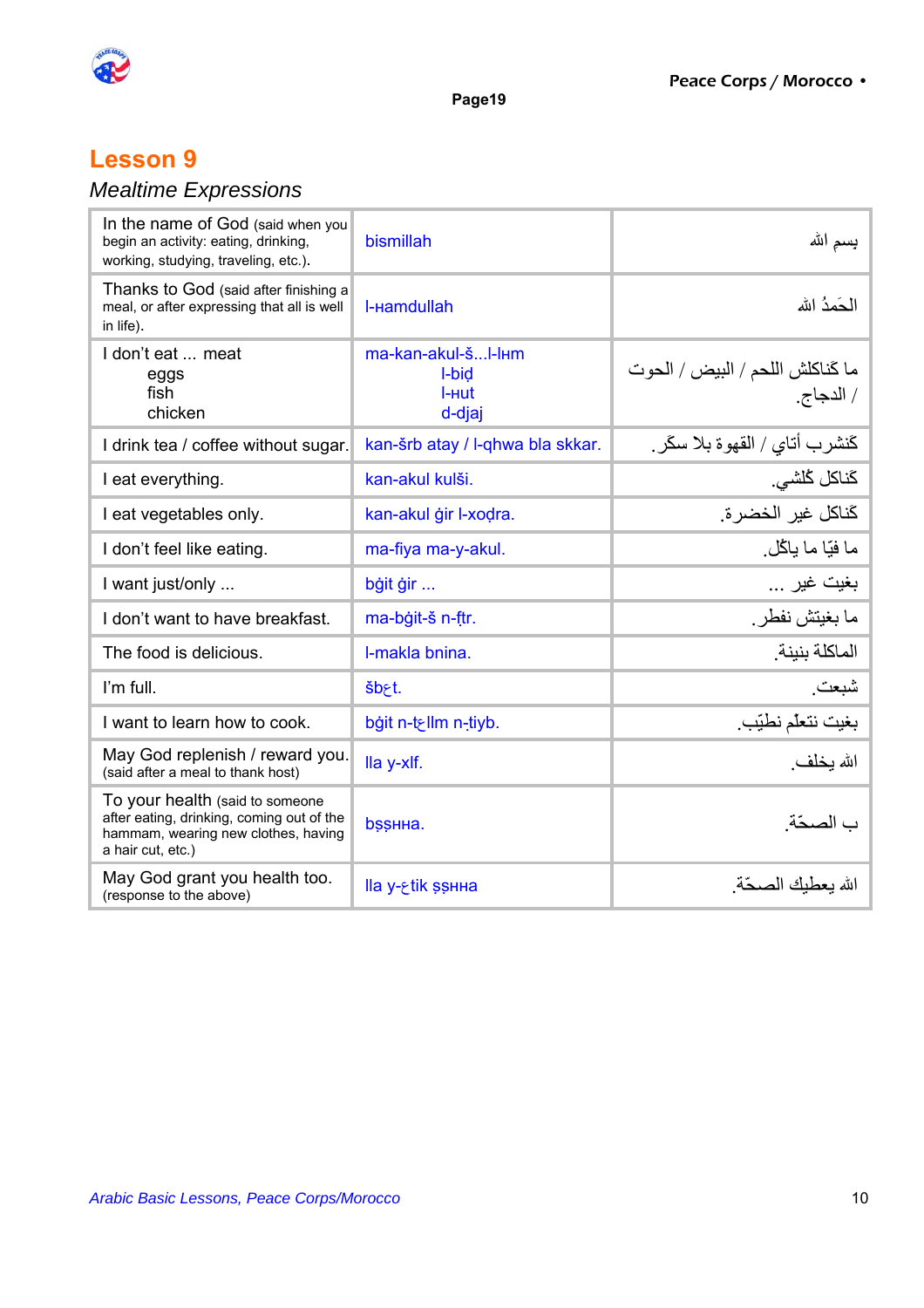

### Thanking Expressions

| Thank you.      | 'kran. |  |
|-----------------|--------|--|
| You're welcome. | риш.   |  |

**Page 20** 

### **Lesson 11**

### *Expressions for Nighttime / Sleeping*

| I'm tired. (male speaker)                                         | ana $\xi$ iyan.            | أنا عيّان ِ             |
|-------------------------------------------------------------------|----------------------------|-------------------------|
| I'm tired. (female speaker)                                       | ana $\epsilon$ iyana.      | أنا عبّانة              |
| I want to read a little bit.                                      | bģit n-qra šwiya.          | بغيت نقرى شوية.         |
| I want to go to bed.                                              | bġit n-nes.                | بغيت ٽعس                |
| Where I am going to sleep?                                        | fin gadi n-n $\epsilon$ s. | فين غادي ٽعس؟           |
| Excuse me, I want to go to bed.<br>(addressing a group of people) | smuuli, bģit n-mši n-ngs.  | سمحو لي، بغيت نمشي ٽعس. |
| I want to go to bed early.                                        | bġit n-ngs bkri.           | بغيت ٽعس بکر ي.         |
| I want to get up early.                                           | bġit n-fiq bkri.           | بغيت نفيق بكر ي.        |
| I want a blanket.                                                 | bġit waнd I-manta.         | بغبت واحد المانطة       |

## **Lesson 12**

## *Hygiene/Cleanliness Expressions*

| I want to wash my hands with<br>soap. | بغيت نغسل يدّي ب الصـابون ِ<br>bģit n-ġsl yddi b s-sabun. |                        |
|---------------------------------------|-----------------------------------------------------------|------------------------|
| I want to brush my teeth.             | bġit n-ġsl snani.                                         | بغیت نغسل سنانبي       |
| I want hot water, please.             | bġit I-ma s-sxun safak.                                   | بغيت الما السخون.      |
| I want to take a shower.              | bģit n-duwš.                                              | بغيت ندوّش ِ           |
| I want to go to the hammam.           | bġit n-mši l-Hmmam.                                       | بغيت نمشى الحمّام      |
| I want to change my clothes.          | bġit n-bddl Hwayji.                                       | بغيت نبدّل حوايجي.     |
| Where is the toilet?                  | fin bit I-ma?                                             | فين بيت الما؟          |
| I want to do laundry.                 | bğit n-sbbn Hwayji.                                       | بغيت نصبّن حوابجي.     |
| Where can I do laundry?               | fin ymkn n-sbbn Hwayji.                                   | فين يمكن نصبّن حوايجي. |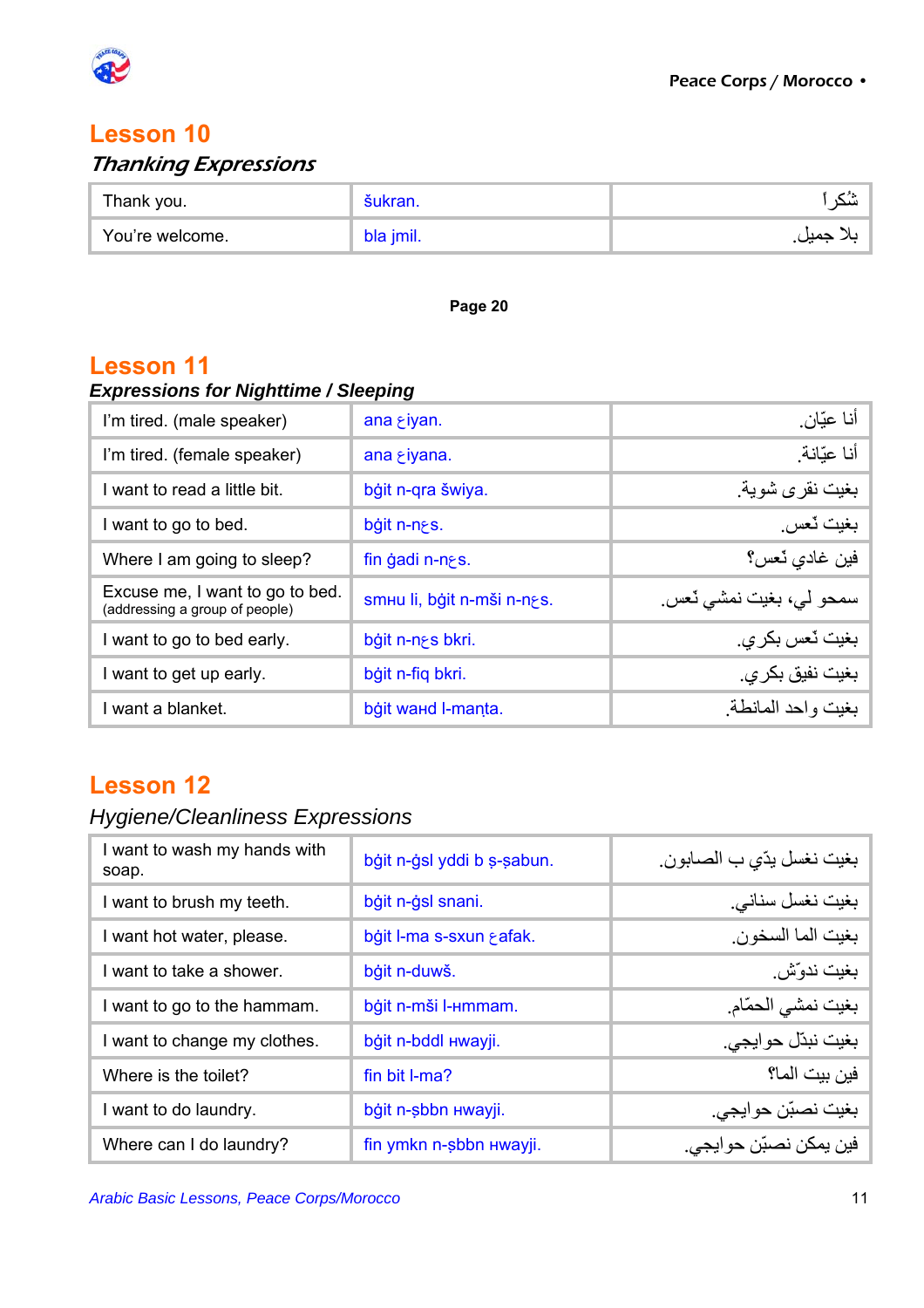

# *Offering Help / Asking for Favors*

| Can I help you?         | weš n- $\epsilon$ awnk?                | واش نعاونك؟    |
|-------------------------|----------------------------------------|----------------|
| Excuse me. (to a man)   | smң li.                                | سمح لي.        |
| Excuse me. (to a woman) | smei li.                               | سمحي لي.       |
| Give me  please.        | $\varepsilon$ tini $\varepsilon$ afak. | عطيني  عَفاكَ. |

#### **Page 21**

# **Lesson 14**

# *Being Sick*

| I'm sick. (male speaker)   | ana mrid.          | آنا مريض.        |
|----------------------------|--------------------|------------------|
| I'm sick. (female speaker) | ana mrida.         | أنا مريضة.       |
| want to rest a bit.        | bġit n-rtan swiya. | بغيت نرتاح سويّة |
| Do you feel better?        | briti šwiya?       | بريتي شويّة؟     |

### **Lesson 15**

### *Transportation Expressions*

| I want to go to            | bģit n-mši I          | بغيت نمشي ل         |
|----------------------------|-----------------------|---------------------|
| Take me to  please.        | ddini I  afak.        | دّيني ل  عَفاك.     |
| Stop here, please.         | wqf hna safak.        | وقف هذا عَفاك       |
| Is the meter on?           | weš I-kuntur xddam?   | واش الكونتور خدّام؟ |
| Turn on the meter, please. | xddm I-kuntur & afak. | خدّم الكونتور عَفاك |

### **Lesson 16**

### *Responses to Problems/Difficulties/Apologies*

| It's not a problem.  | maši muškil.    |                |
|----------------------|-----------------|----------------|
| There is no problem. | ma-kayn muškil. | ما كاين مُشكِل |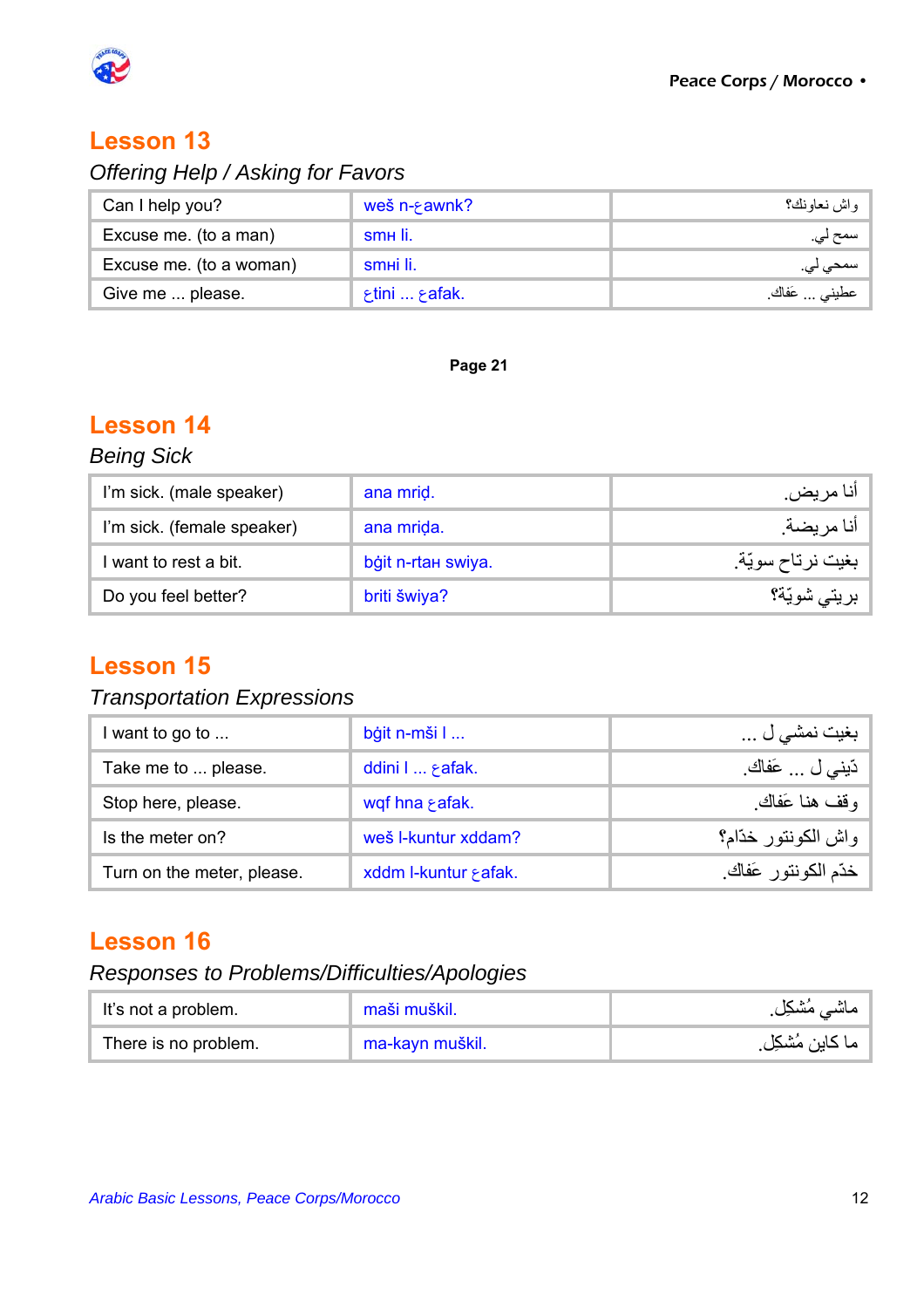

### *Congratulations*

| Congratulations.                                    | mbruk                    | مبروك             |
|-----------------------------------------------------|--------------------------|-------------------|
| Happy holiday.                                      | mbruk $I - \epsilon$ id. | ً مبروك العيد.    |
| May God grant you grace.<br>(response to the above) | lla y-bark fik.          | الله يبار ك فيك ِ |

# **Lesson 18**

### *Communication*

| I don't understand.         | ma-fhmt-š.     | ما فهمتش     |
|-----------------------------|----------------|--------------|
| l don't know.               | $ma-n-rf.$     | ما نعر ف     |
| Slowly please.              | b šwiya safak. | ب شوية عَفاك |
| Repeat please. (to a man)   | fawd fafak.    | عاود عَفاك   |
| Repeat please. (to a woman) | ξ awdi ξ afak. | عاودي عَفاك  |
| What did you say?           | šnu glti?      | شنو گلتي؟    |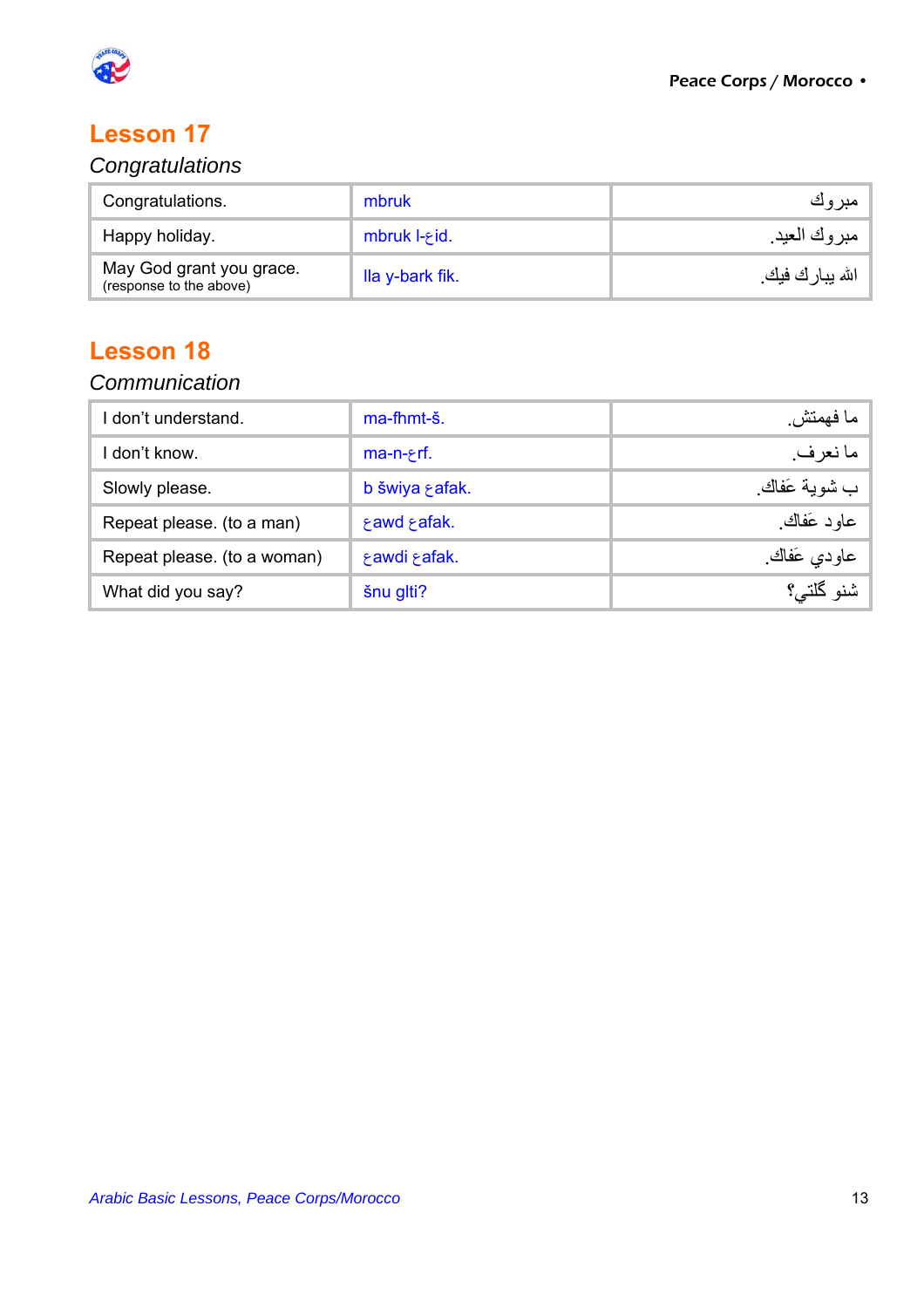



### *Numerals*

#### *Numbers 1 thru 10*

In Moroccan Arabic, there are two ways to combine the numbers 3 through 10 with an object. We sometimes use the "full" or normal form of the number, and sometimes we use a "short" form of the number. Here is a table listing the full form of numbers 1-10 and the short form of numbers 3-10.

|             | <b>Full Forms</b>      |       | <b>Short Forms</b> |          |  |
|-------------|------------------------|-------|--------------------|----------|--|
| one (masc.) | <b>wa<sub>H</sub>d</b> | واحد  | Ø                  | Ø        |  |
| one (fem.)  | wHda                   | وحدة  | Ø                  | Ø        |  |
| two         | juj                    | جوج   | Ø                  | Ø        |  |
| three       | tlata                  | تلاتة | tlt                | تلت      |  |
| four        | rb <sub>ca</sub>       | ربعة  | rb <sub>٤</sub>    | ربع      |  |
| five        | xmsa                   | خمسة  | <b>xms</b>         | خمس      |  |
| six         | stta                   | ستة   | stt                | ستّ      |  |
| seven       | sbra                   | سبعة  | sbe                | سبع      |  |
| eight       | tmnya                  | تمنية | tmn                | تمن      |  |
| nine        | tseud                  | تسعود | tse                | تسع      |  |
| ten         | ۶šra                   | عشرة  | ٤šr                | ِ<br>عشر |  |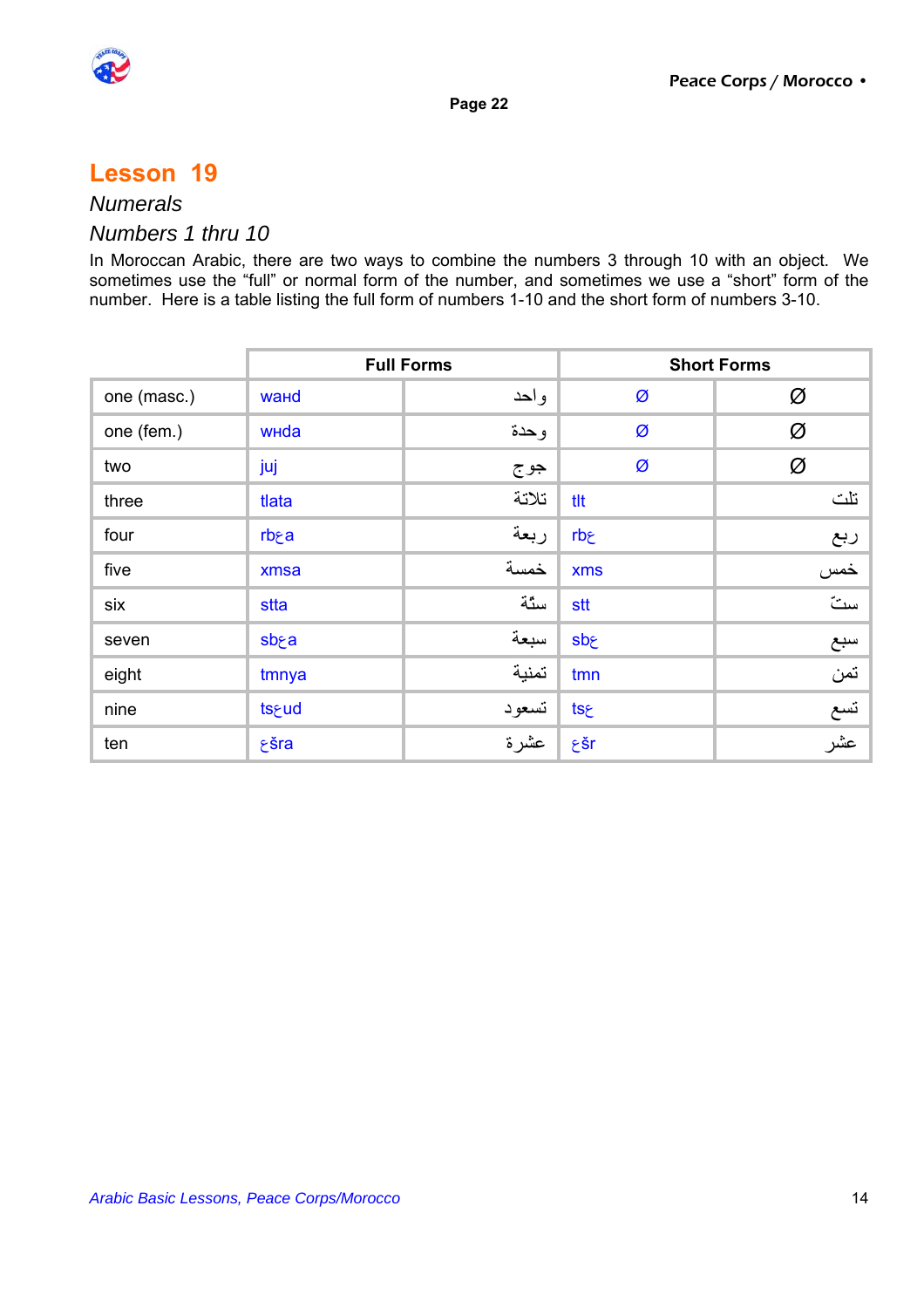

## *Numbers 11 thru 19*

The numbers 11 thru 19 do not have a short form. Only numbers 3 thru 10 have a short form.

| eleven    | Hdaš               | حضاش                       |
|-----------|--------------------|----------------------------|
| twelve    | tnaš               | طناش                       |
| thirteen  | tltaš              | تلطاش                      |
| fourteen  | rb <sub>rtaš</sub> |                            |
| fifteen   | xmstaš             |                            |
| sixteen   | sttaš              | ربعطاش<br>اربعطاش<br>سطاش  |
| seventeen | sb <sub>Etaš</sub> |                            |
| eighteen  | tmntaš             | سبعطاش<br>سبعطاش<br>تسعطاش |
| nineteen  | tsgtaš             |                            |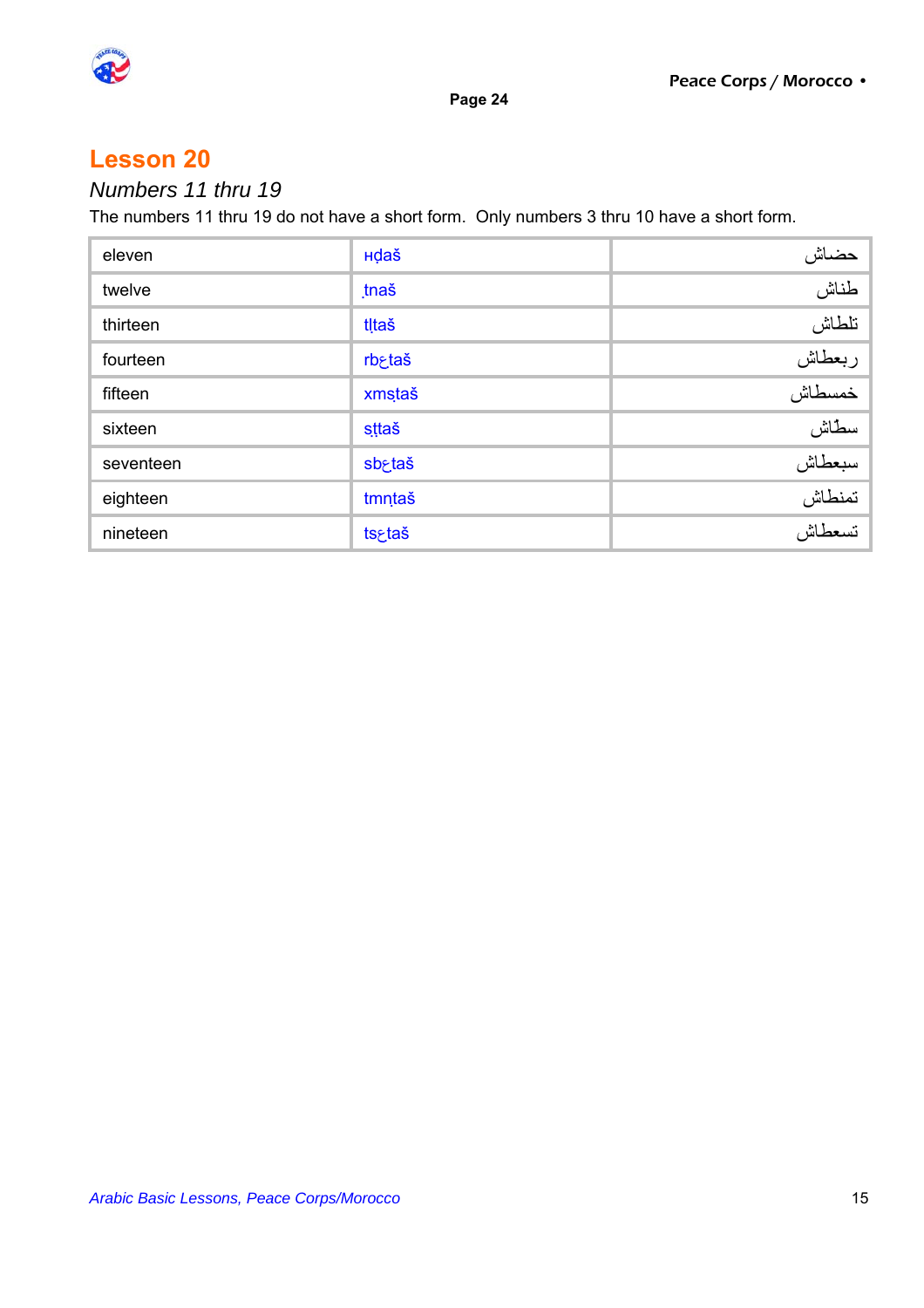

#### *Numbers 20, 30, 40 ... 99*

For a multiple of ten (20, 30, 40 etc.) in Arabic, we simply use the name for that number, like in English. For numbers such as 21, 22, or 23, however, it is not like English. In Arabic, the "ones" digit is pronounced first, followed by the word "and," then followed by the "tens" digit. For example, in Arabic the number 21 is literally "one and twenty" while the number 47 is literally "seven and forty." Also, remember that for the numbers 22, 32, 42, 52, 62, 72, 82, and 92, we do not use **juj**. Rather, we use **tnayn**. Here is a list of the multiples of ten, with examples of numbers between each multiple:

| twenty                                                                  | $\xi$ šrin           |                |
|-------------------------------------------------------------------------|----------------------|----------------|
| twenty-one<br>literally: one and twenty                                 | wand u ¿šrin         |                |
| twenty-two<br>literally: two and twenty<br>Remember: "tnayn," not "juj" | tnayn u ¿šrin        | تنَين و عشرين  |
| twenty-three<br>literally: three and twenty                             | tlata u ¿šrin        | تلاتة و عشرين  |
| twenty-four                                                             | rbea u sšrin         | ربعةو عشرين    |
| thirty                                                                  | tlatin               | تلاتين         |
| thirty-one                                                              | <b>waнd u tlatin</b> | واحد و تلاتين  |
| thirty-two                                                              | tnayn u tlatin       | تئين و تلاتين  |
| thirty-three                                                            | tlata u tlatin       | تلاتة و تلاتين |
| forty                                                                   | rb <sub>ri</sub> n   | ربعين          |
| forty-one                                                               | waнd u rb in         | واحد و ربعين   |
| forty-two                                                               | tnayn u rbein        | تنَين و ربعين  |
| fifty                                                                   | xmsin                | خمسين          |
| sixty                                                                   | sttin                | سٿين           |
| seventy                                                                 | sb <sub>rin</sub>    | سبعين          |
| eighty                                                                  | tmanin               | تمانين         |
| ninety                                                                  | tsein                | تسعين          |
| ninety-nine                                                             | ts&ud u ts∈          | تسعود و تسعين  |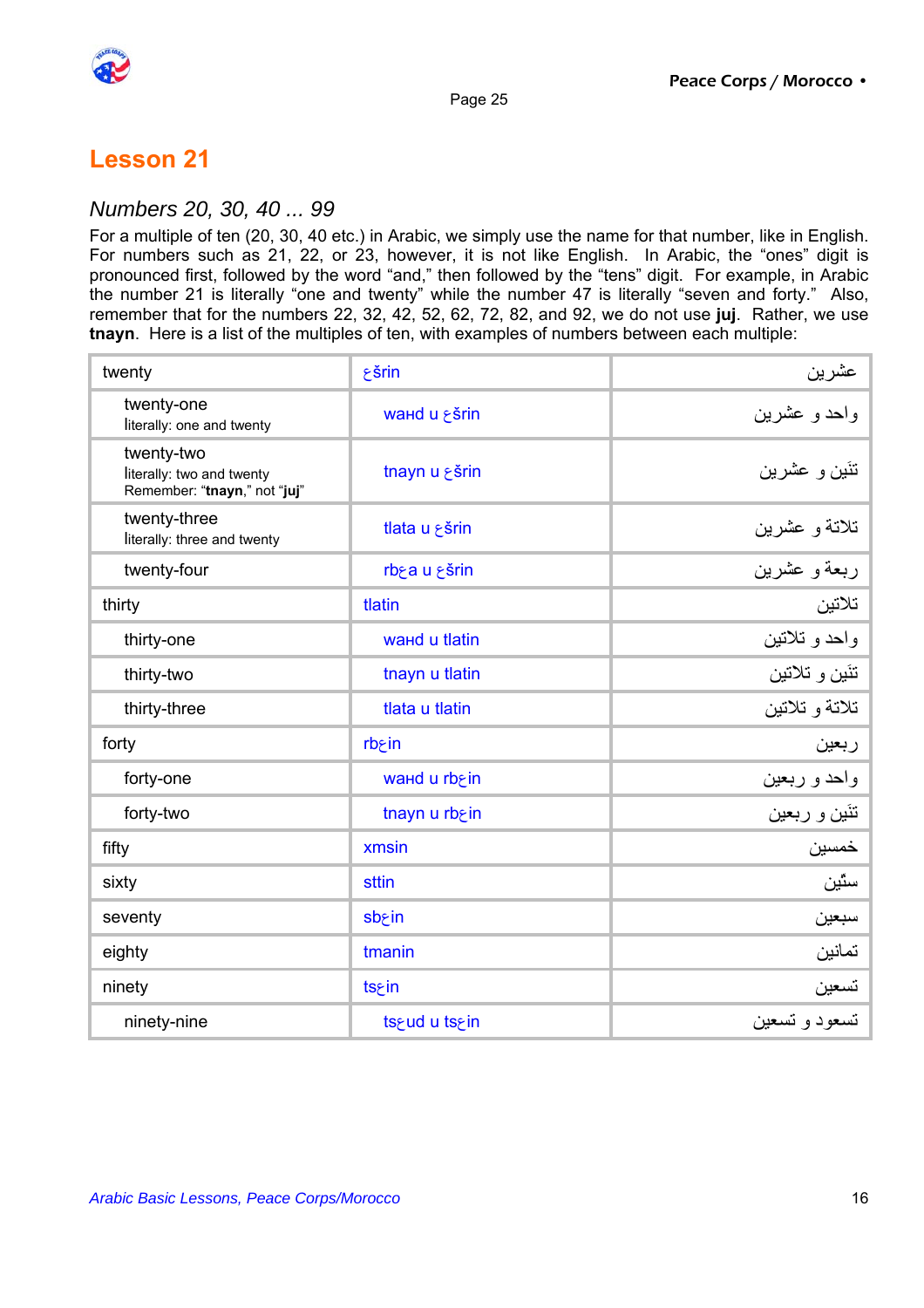

#### *Time*

To express time, we use the demonstrative pronoun **hadi** and the appropriate number *with the definite article*. This means that for 1:00, 5:00, 10:00, and 11:00, we will use the letter **I** (*J*) before the number, while for the others, we will double the first consonant.

| one   | I-whda               | الو حدة | seven  | $s$ -sb $\epsilon$ a | السبعة   |
|-------|----------------------|---------|--------|----------------------|----------|
| two   | j-juj                | الجوج   | eight  | t-tmnya              | التمنية  |
| three | t-tlata              | التلاتة | nine   | t-ts&ud              | التسعو د |
| four  | $r$ -rb $\epsilon$ a | الربعة  | ten    | $l$ - $\epsilon$ šra | العشرة   |
| five  | I-xmsa               | الخمسة  | eleven | I- <sub>H</sub> daš  | الحضاش   |
| six   | s-stta               | الستة   | twelve | t-tnaš               | الطناش   |

Like in English, Arabic uses certain words to express things like "quarter to five," "half past seven," etc.

| before  | ql    | قل    | twenty minutes | tulut   | ثلث    |
|---------|-------|-------|----------------|---------|--------|
| and     | u     |       | half           | nş      | نص     |
| exactly | nišan | نيشان | quarter to     | lla rob | لا رُب |
| quarter | rbج   | ربع   | five minutes   | qsm     | قصم    |
|         |       |       | ten minutes    | qsmayn  | قصمَين |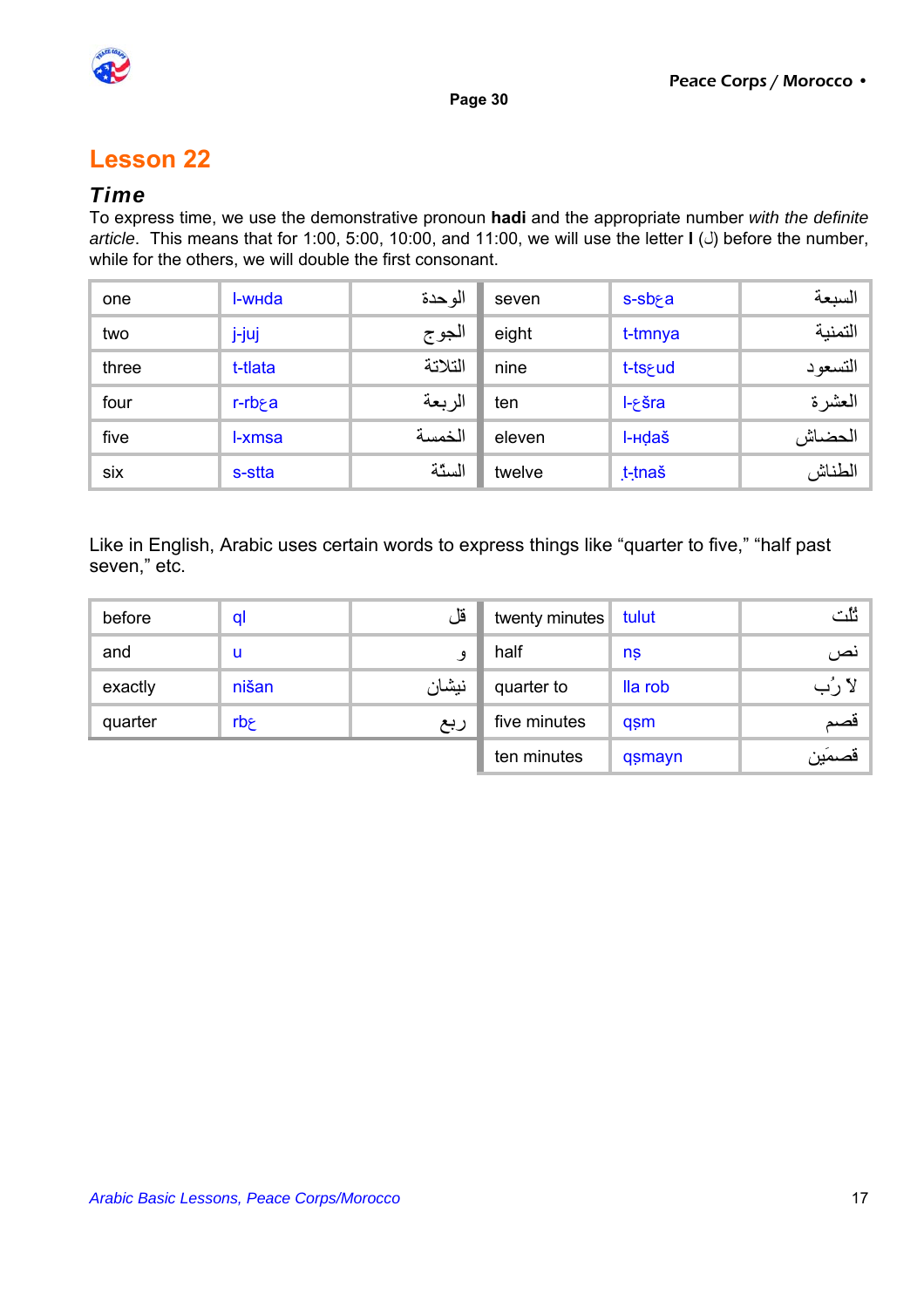

### **Lesson 23**

Some examples of asking and answering about time:

| What time is it?                    | SHal hadi f s-saga?                 | شحال هَدي ف الساعة؟           |
|-------------------------------------|-------------------------------------|-------------------------------|
| It is exactly one o'clock.          | hadi l-whda nišan.                  | هَدي الوحدة نيشان.            |
| It is five minutes past two.        | hadi j-juj u qṣm.                   | هَدي الجوج و قصم.             |
| It is ten minutes past three.       | hadi t-tlata u qsmayn.              | هَدي التلاتة و قصمَين         |
| It is a quarter past four.          | hadi r-rbea u rbe.                  | هَدي الربعة و ربع ِ           |
| It is twenty minutes past five.     | hadi I-xmsa u tulut.                | هَدي الخمسة و ثُلُّت.         |
| It is twenty-five minutes past six. | hadi s-stta u xmsa u<br>$\xi$ Šrin. | هَدي السنّة و خمسة و عشرين.   |
| It is seven thirty.                 | hadi s-sb a u ns.                   | هَدي السبعة و نص.             |
| It is eight thirty-five.            | hadi tmnya u xmsa u tlatin.         | هَدي التمنية و خمسة و تلاتين. |
| It is twenty minutes to nine.       | hadi t-ts>ud ql tulut.              | هَدي التسعود قل ثُلُت ِ       |
| It is a quarter to ten.             | hadi I-ešra lla rob.                | هَدي العشرة لاّ رُبٍ          |
| It is ten minutes to eleven         | hadi l-Hdaš ql qsmayn.              | هَدي الحضـاش قل قصـمَين ِ     |
| It is five minutes to twelve.       | hadi t-thaš ql qsm.                 | هَدي الطناش قل قصم ِ          |
| 6:30 A.M.                           | s-stta u ns d s-sbaн                | الستّة و نص د الصباح          |
| 5:15 P.M.                           | I-xmsa u rb dl- siya                | الخمسة و ربع د العشية         |
|                                     |                                     |                               |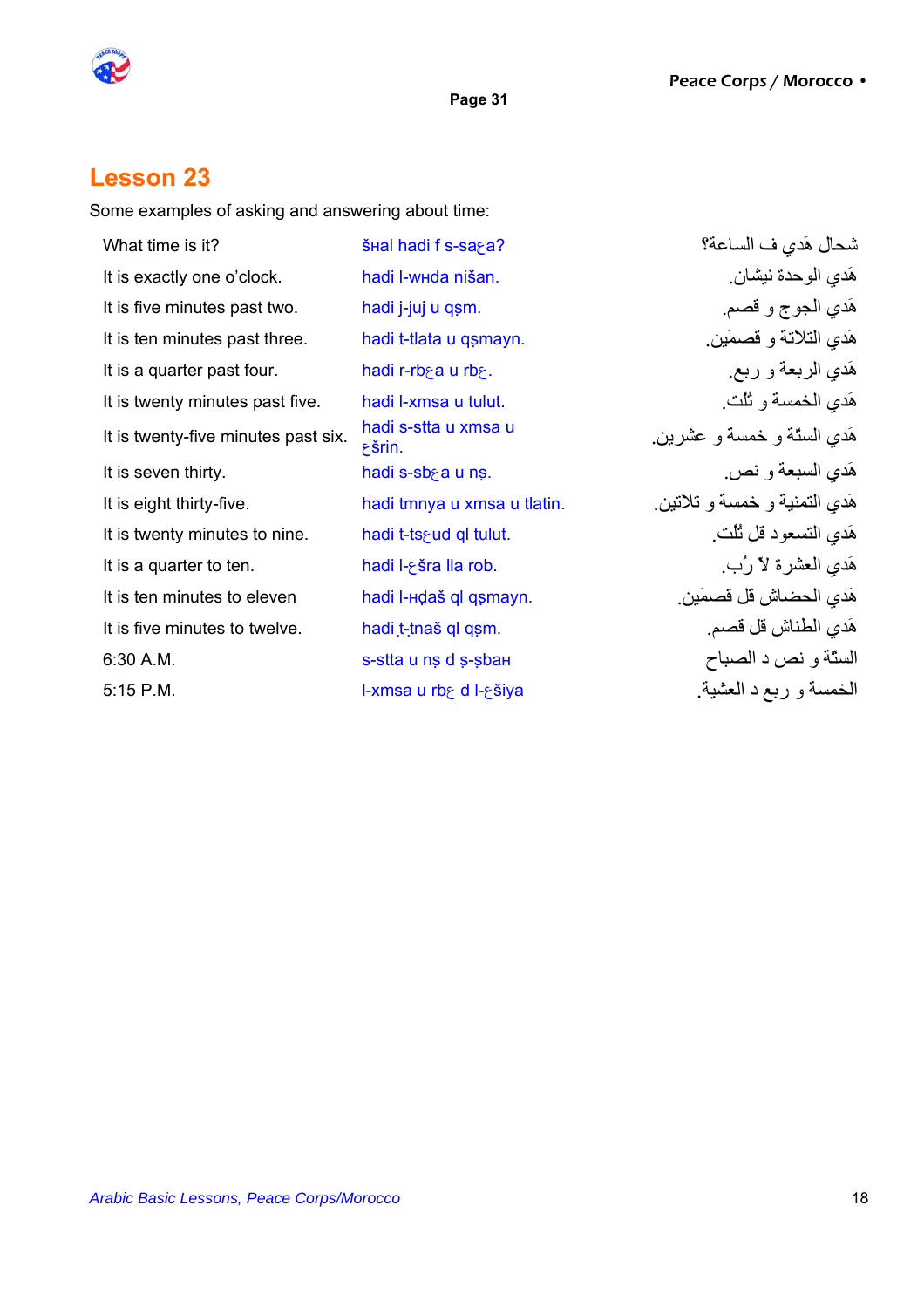

### **Lesson 24**

# *At the Hanoot*

## *Vocabulary*

| store        | <b>Hanut</b> | حانوت       | peanuts         | kaw kaw              | كاو كاو              |
|--------------|--------------|-------------|-----------------|----------------------|----------------------|
| store keeper | mul I-Hanut  | مول الحانوت | almonds         | $I-Iuz$              | اللوز                |
| soda         | I-monada     | المونادا    | bottle          | l-qr&a               | القرعة               |
| chocolate    | š-šklat      | الشكلاط     | bottle of water | grea d I-ma          | قرعة د الما          |
| candies      | I-Hlwa       | الحلوة      | Kleenex         | <b>kliniks</b>       | كلِنِكس              |
| gum          | I-mska       | المسكة      | toilet paper    | ppapiyi jinik        | پاپيِّي حِنبِك       |
| cookies      | I-biskwi     | البسكوي     | tooth paste     | dontifris            | دونتفريس             |
| juice        | l-gasir      | العَصير     | soap            | s-sabun              | الصابون              |
| bread        | I-xubz       | الخُبز      | shampoo         | š-šampwan            | الشَمبوان            |
| jam          | I-konfitur   | الكنفتور    | detergent       | tid                  | نَيد                 |
| butter       | z-zbda       | الزبدة      | bleach          | javel                | جاڤيل                |
| eggs         | I-bid        | البيض       | batteries       | I-Hirat d<br>r-radyu | الحجرات د<br>الراديو |
| yogurt       | danon        | دانون       | razor           | r-razwar             | الرازوار             |
| milk         | I-Hlib       | الحليب      | tobacco store   | s-saka               | الصاكة               |
| coffee       | I-qhwa       | القهوة      | cigarettes      | I-garru              | الگارّو              |
| tea          | atay         | أتاي        | package(s)      | bakiya(t)            | باكية / بكيات        |
| sugar        | s-skkar      | السگر       |                 |                      |                      |
| cheese       | I-frmaj      | الفرماج     | money           | I-flus               | الفلوس               |
| oil          | z-zit        | الزيت       | change          | s-srf                | الصرف                |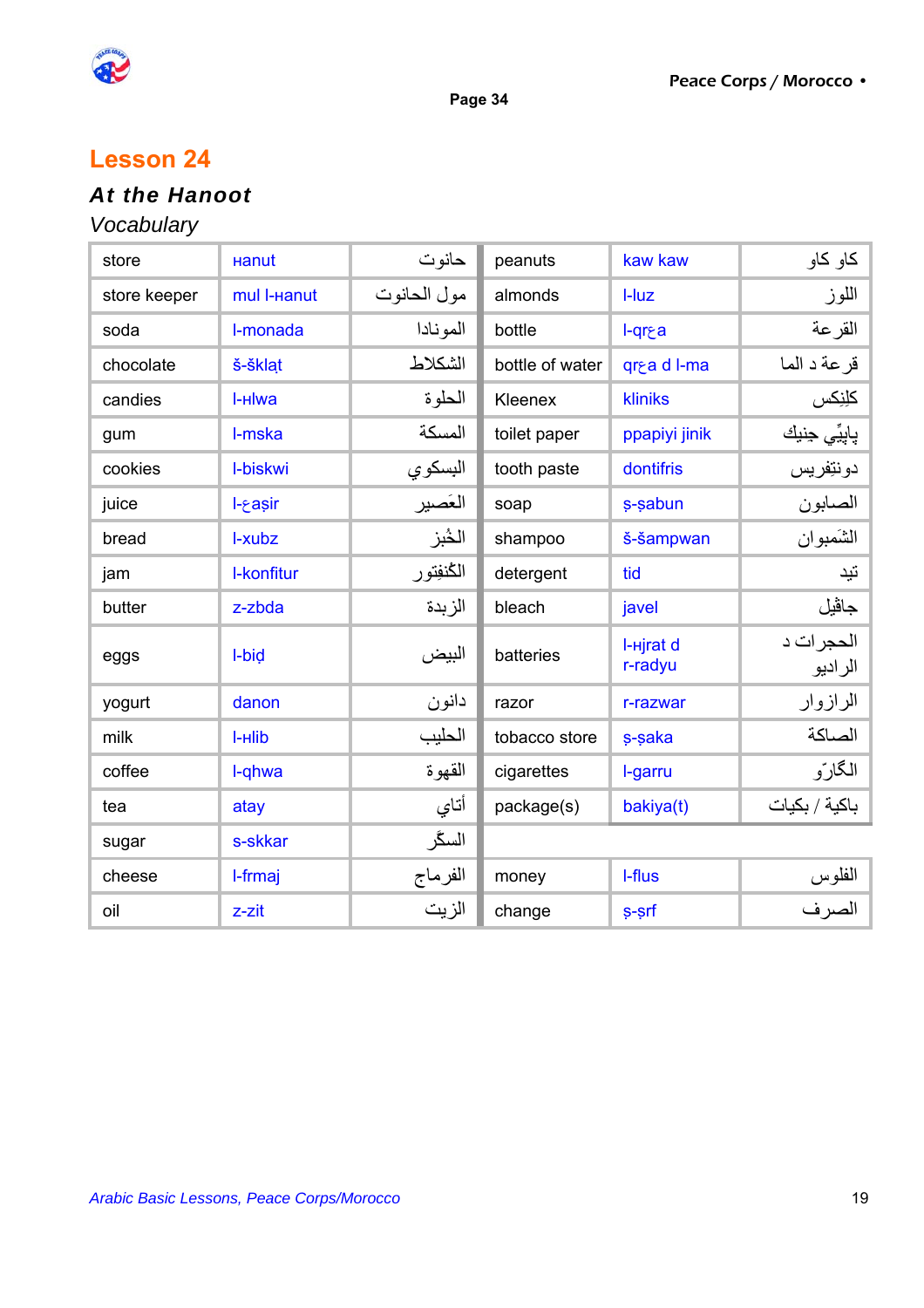

**Page 34/35** 

## **Lesson 25**

# *Shopping Expressions*

| Do you have ?                 | $we\check{s}$ and $k$ ?        | واش عندك  ؟            |
|-------------------------------|--------------------------------|------------------------|
| Yes, I do (have).             | iyeh, endi.                    | إيه، عندي.             |
| No, I don't (have).           | lla, ma-endi-š.                | لا، ما عنديش           |
| Is there $\ldots$ ?           | weš kayn ?                     | واش كاين … ؟           |
| Yes, there is. (masc.)        | iyeh, kayn / mujud             | ايه، كاين / موجود      |
| Yes, there is. (fem.)         | iyeh, kayna / mujuda           | إيه، كاينة / موجودة    |
| No, there isn't. (masc.)      | Ila, ma-kayn-š.                | لا، ما كاينش           |
| No, there isn't. (fem.)       | Ila, ma-kayna-š.               | لا، ماكايناش           |
| Give me  please.              | .tini  afak.                   | عطيني  عَفاكَ.         |
| What do you want ma'am / sir? | šnu bģiti a lalla/sidi?        | شنو بغيتي أكلا / سيدي؟ |
| How much?                     | bš <sub>Hal</sub> ?            | بشحال                  |
| Do you have change?           | weš $\epsilon$ ndk s-srf?      | واش عندك الصرف؟        |
| Do you have change for ?      | weš $\epsilon$ ndk s-srf dyal? | واش عندك الصرف دبال  ؟ |

#### *Liters*

| liter                                 | itru                   | إترو                   |
|---------------------------------------|------------------------|------------------------|
| $\frac{1}{4}$ liter                   | rubu <sup>e</sup> itru | رُبُّع إِترو           |
| $\frac{1}{2}$ liter                   | ns itru                | نص إترو                |
| 1 liter                               | <b>wand</b> itru       | واحد إترو              |
| 2 liters                              | juj itru               | جو ج إتر و             |
| I want $\frac{1}{2}$ a liter of milk. | bġit nṣ itru d l-Hlib. | بغيت نص إترو د الحليب. |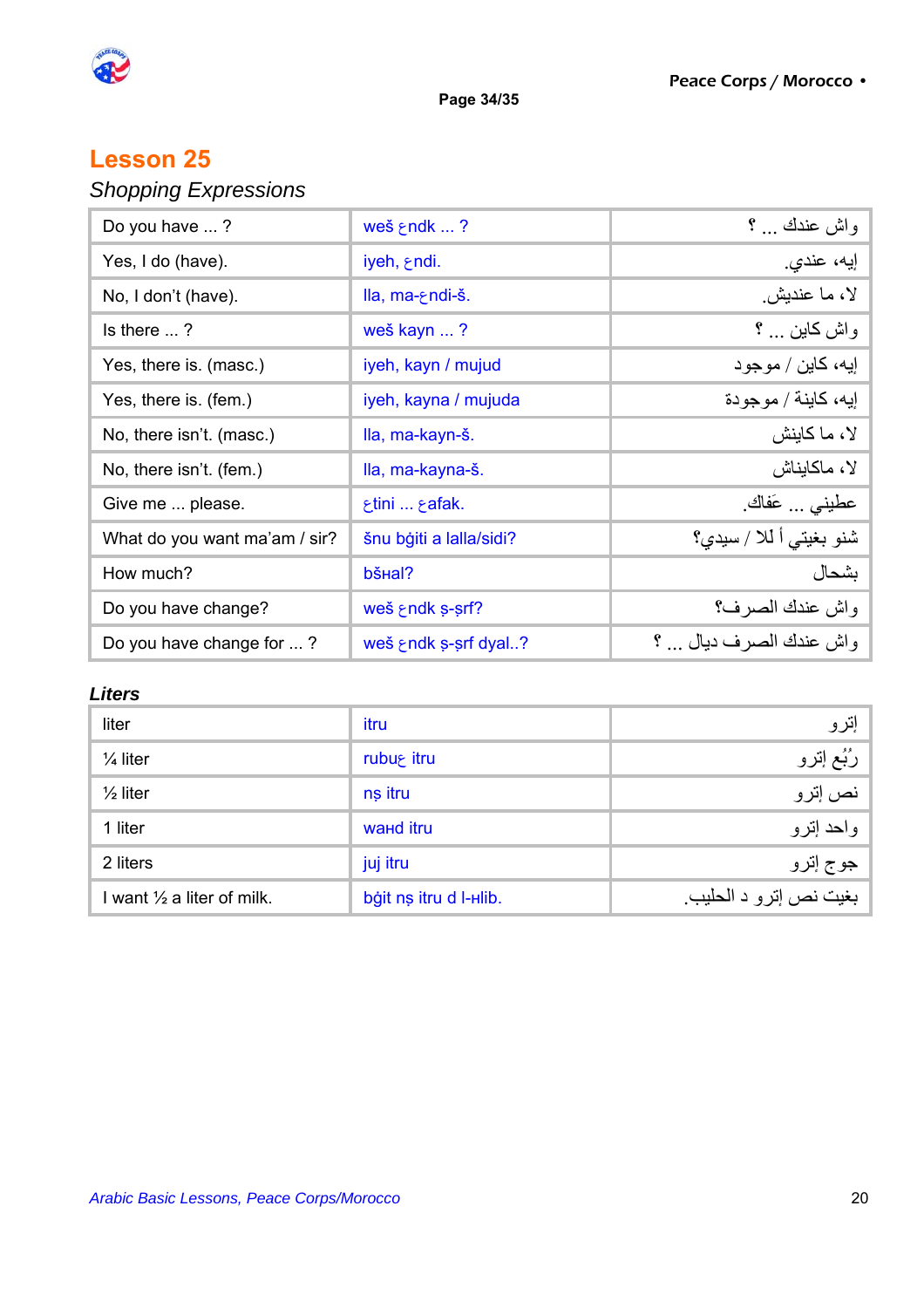



### **Lesson 26**

*Shopping : practice dialogue* 

### **Dialogue**

|                         | Karla: s-salamu salaykum.                               | كار لا: السَلامُ عَلَيْكُم                             |  |
|-------------------------|---------------------------------------------------------|--------------------------------------------------------|--|
|                         | mul I-Hanut: wa salaykum s-salam.<br>šnu bģiti a lalla? | مول الحانوت: وَ عَلَيْكُم السَلامِ. شَنو بغيتي أَ للا؟ |  |
|                         | Karla: weš ⊱ndk šklat?                                  | كار لا: واش عندك شكلاط؟                                |  |
|                         | mul I-Hanut: iyeh, mujud a lalla.                       | مو ل الحانو ت:   إيه، مو جو د أ للا ِ                  |  |
|                         | Karla: <i>Etini juj bakiyat.</i><br>bš <sub>Hal</sub> ? | كار لا: عطيني جوج بَكيات. بشحال؟                       |  |
|                         | mul l-Hanut: thaš I drhm.                               | مول الحانوت: طناش ل در هم.                             |  |
|                         | Karla: hak, barak llah u fik.                           | كـار لا: ۖ هاك، بـارَك الله و فَيْكَ.                  |  |
| mul I-Hanut: bla jmil   |                                                         | مو ل الحانو ت: بلا جمبل                                |  |
| 1. feen kayna Karla?    |                                                         | 1. فين كاينة كار لا؟                                   |  |
| 2. weš šrat l-нlib?     |                                                         | 2. واش شرات الحليب؟                                    |  |
| 3. šnu šrat mn I-наnut? |                                                         | 3. شنو شرات من الحانوت؟                                |  |
| 4. šнаl mn bakiya?      |                                                         | 4. شحال من بَكبة؟                                      |  |
| 5. bšнal?               |                                                         | 5. بشحال؟                                              |  |
|                         |                                                         |                                                        |  |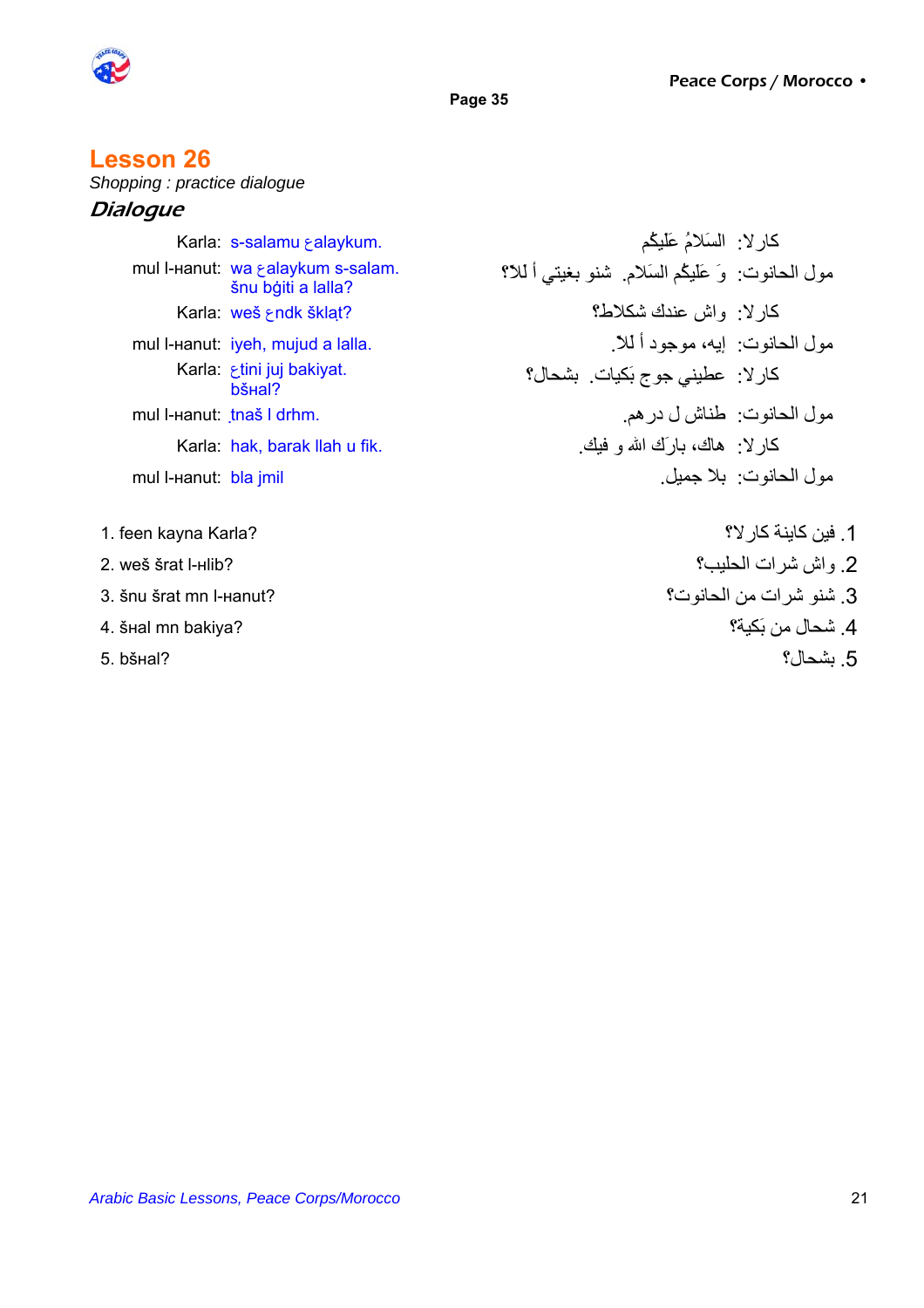

### *Verb "to want"*

In Moroccan Arabic, the verb "to want" is **bġa** (TTبغى). This verb uses the past tense but has a present tense meaning. When conjugated in the present tense, **bġa** means "to like." .

| l want           | bġit  | بغيت  |
|------------------|-------|-------|
| you want (sing.) | bġiti | بغيتي |
| he wants         | bġa   | بغى   |
| she wants        | bġat  | بغات  |
| we want          | bġina | بغينا |
| you want (plur.) | bġitu | بغيتو |
| they want        | bġau  | بغاو  |

### *Verb + Noun Examples*

| I want tea.                          | bġit atay.                            | بغيت أتاي                         |
|--------------------------------------|---------------------------------------|-----------------------------------|
| Do you want coffee with sugar?       | weš bġiti l-qhwa b skkar?             | واش بغيتي القهوة ب السكَّر؟       |
| Ali wants a glass of water.          | Ali bġa kas d l-ma.                   | علمي بغي كاس د الما <sub>.</sub>  |
| Driss and Fatima don't want<br>soda. | Driss u Fatima ma-bgau-š<br>I-monada. | در بس و فاطمة ما بغاوش المو نادا. |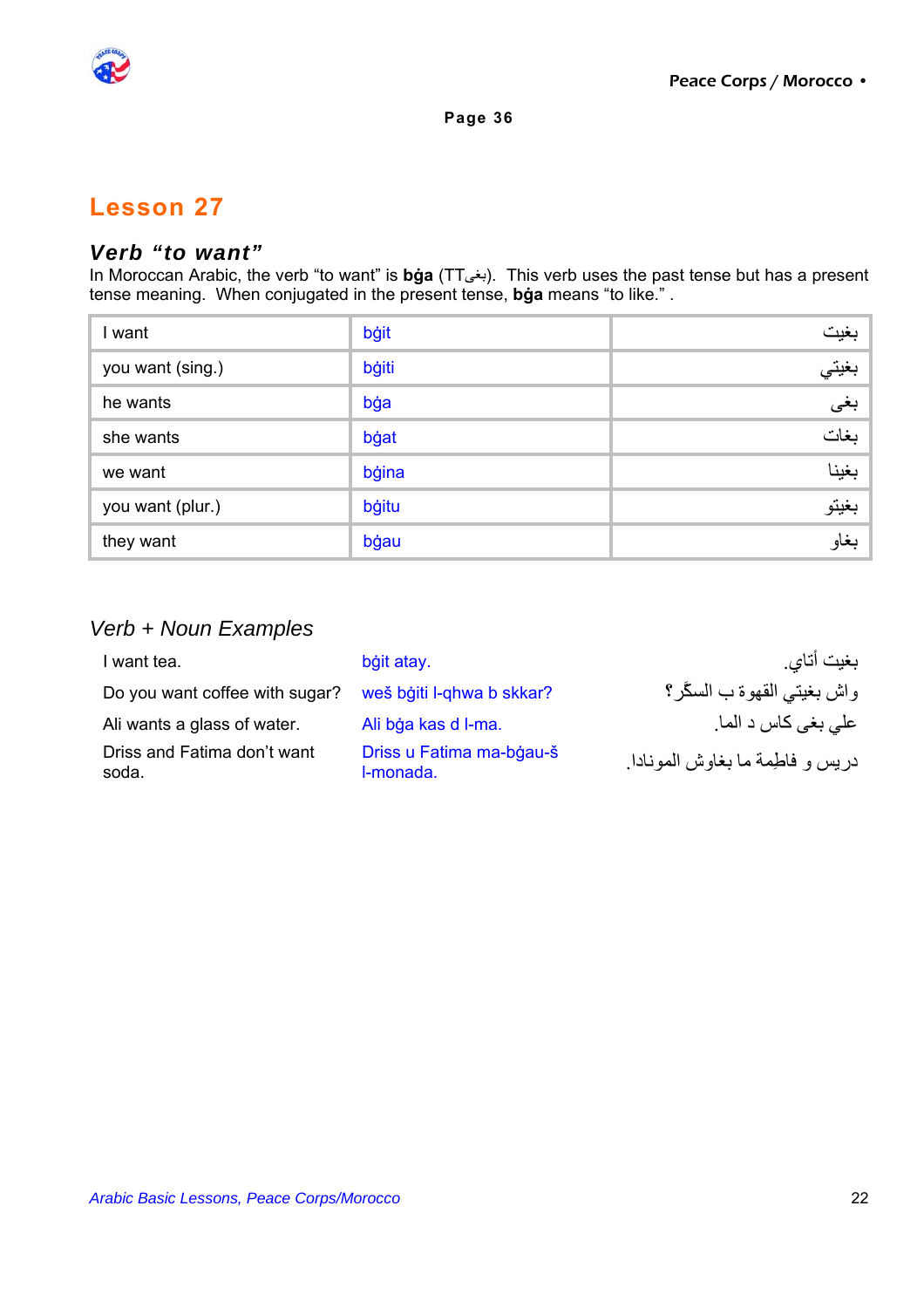

# *Family Members*

### *Vocabulary*

| woman/wife             | mra         |       | مر ا                                                 | $in$ -law $(s)$               | nsib / nsab           | نسيب /<br>نساب                     |
|------------------------|-------------|-------|------------------------------------------------------|-------------------------------|-----------------------|------------------------------------|
| man/husband            | rajl        |       | راجل                                                 | step-son                      | rbib                  | ربيب                               |
| girl/daughter          | bnt         |       | ىنت                                                  | step-daughter                 | rbiba                 | ربيبة                              |
| boy/son                | wld         |       | ولد                                                  | grandfather                   | jdd                   | جڏ                                 |
| girls/daughters        | bnat        |       | ىنات                                                 | grandmother                   | jdda                  | جدّة                               |
| boys/sons/<br>children | wlad        |       | ولاد                                                 | uncle (paternal)              | \$mm                  | عَمّ                               |
| the parents            | I-walidin   |       | الوالدين                                             | aunt (paternal)               | <b>mma</b>            | عمّة                               |
|                        |             |       |                                                      | uncle (maternal)              | xal                   | خال                                |
| the father             | l'ab        | الأب  | These forms are                                      | aunt (maternal)               | xala                  | خالة                               |
| the mother             | <b>l'om</b> | الأم  | rarely used in<br>Moroccan Arabic.<br>Sometimes they | my nephew<br>(brother's side) | wld xuya              | ولد خويا                           |
| the brother            | l'ax        | الأخ  | are used with<br>"dyal." More<br>often, we use the   | my niece<br>(brother's side)  | bnt xuya              | بنت خويا                           |
| the sister             | l'oxt       | الأخت | forms "my father,<br>"my sister," etc.               | my nephew<br>(sister's side)  | wld xti               | ولد ختبي                           |
|                        |             |       |                                                      | my niece<br>(sister's side)   | bnt xti               | بنت ختی                            |
| (my) brother           | xu(ya)      |       | خويا                                                 | my cousin<br>(mas., paternal) | wld $\epsilon$ mm(t)i | ولد<br>ع <i>مّي/</i> عمّت <i>ي</i> |
| brothers/siblings      | xut         |       | خوت                                                  | my cousin<br>(mas., maternal) | wld xal(t)i           | ولد<br>خالي/خالتي                  |
| (my) sister            | xt(i)       |       | ختي                                                  | my cousin<br>(fem, paternal)  | bnt ٤mm(t)i           | بنت<br>.<br>عمّي/عمّتي             |
| sisters                | xwatat      |       | خوَتات                                               | my cousin<br>(fem, maternal)  | bnt xal(t)i           | ىنت<br>خالي/خالتي                  |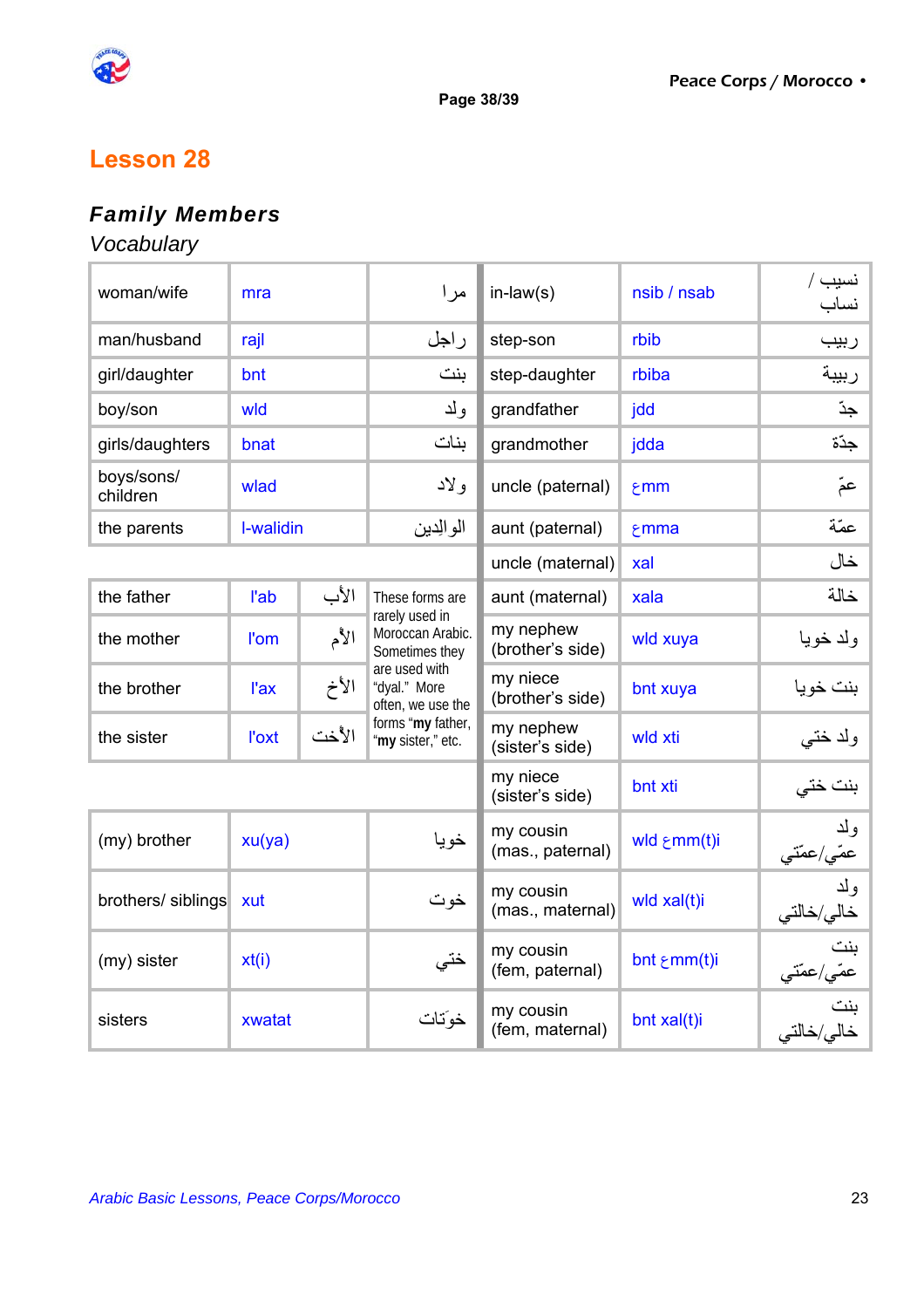

#### Peace Corps / Morocco •

| my father   | bba   | l.    | my mother   | mmi | مي   |
|-------------|-------|-------|-------------|-----|------|
| your father | bbak  | بّاك  | your mother | mmk | مَّك |
| his father  | bbah  | باه   | his mother  | mmu | مو   |
| her father  | bbaha | بّاها | her mother  | mha | مها  |

#### **Page 39**

## **Lesson 29**

# *Family Expressions*

| How is Mohamed related to<br>you?           | aš kay-jeek Mohamed?       | أش كَيجيك مُحَمد؟              |
|---------------------------------------------|----------------------------|--------------------------------|
| How is Amina related to you?                | aš kat-jeek Amina?         | أش كَتجيك أمينة؟               |
| My mom doesn't work.                        | mmi ma-xddama-š.           | مّي ما خدّاماش.                |
| My mom and dad are divorced.                | bba u mmi mtllqin.         | بّا و مّى مطلّقين ِ            |
| I have two twin siblings.                   | endi juj xut twam.         | عندي جوج خوت توام.             |
| How many siblings do you<br>have?           | SHal d I-xut & ndk?        | شحال د الخوت عندك؟             |
| How many sisters do you have?               | šHal mn oxt ⊱ndk?          | شحال من أخت عندك؟              |
| What's your father's name?                  | šnu smit bbak?             | شنو سمية بّاك؟                 |
| How old is your brother?                    | SHal f &mr xuk?            | شحال ف عمر خوك؟                |
| I have a younger brother.                   | εndi xuya sğr mnni.        | عندي خويا صغر مٽي <sub>.</sub> |
| My (male) cousin and I are the<br>same age. | ana u wld smmi qd qd.      | أنا و ولد عمّي قد قد.          |
| My older sister is a teacher.               | xti lli kbr mnni ustada.   | ختي اللي كبر  منّي أستادة.     |
| My younger brother goes to<br>school.       | xuya Ili şğr mnni kay-qra. | خويا اللي صغر منّي كَيقرى.     |